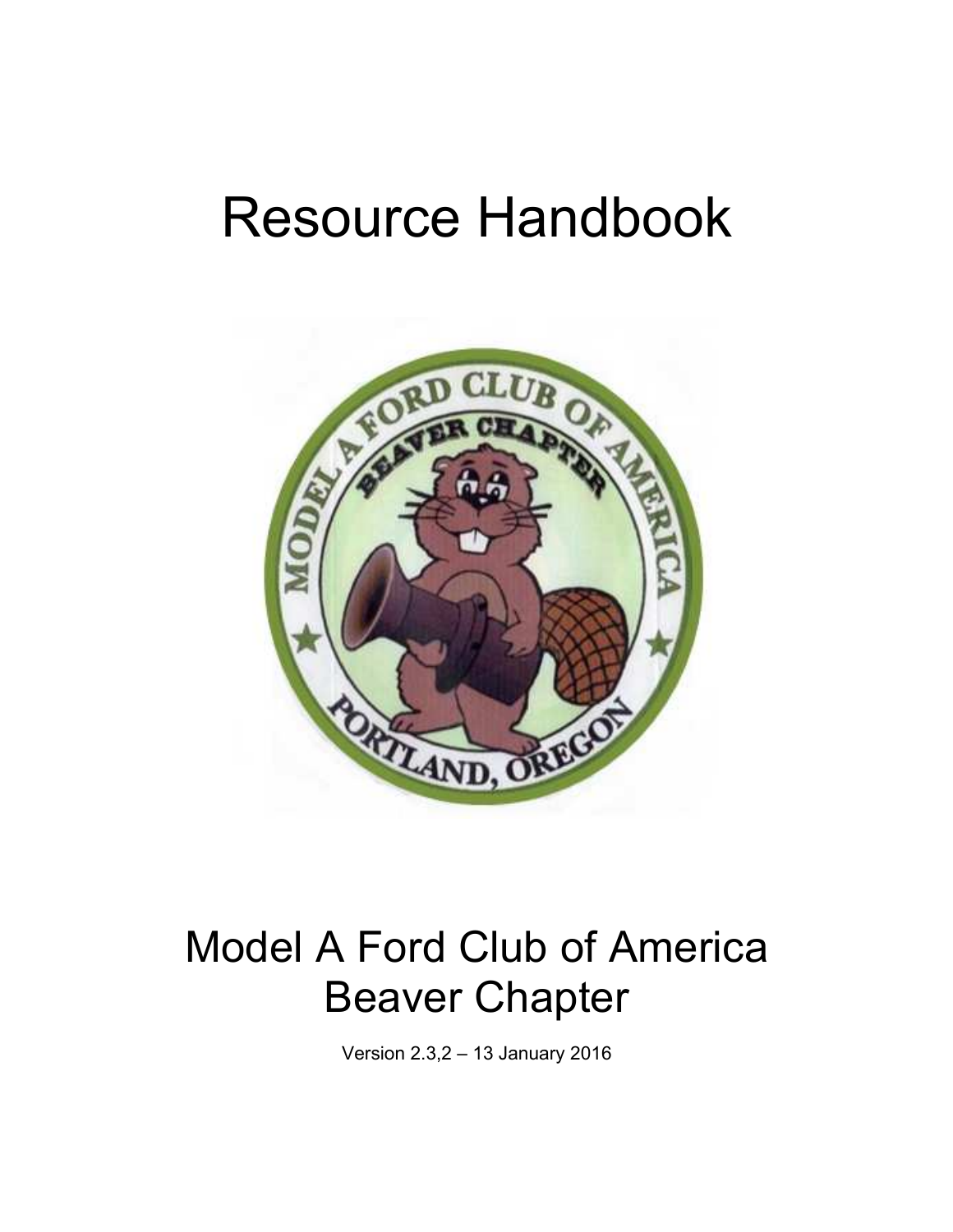# **Table of Contents**

| <b>Rusty Lugs</b> | 16 |
|-------------------|----|
|                   |    |
|                   |    |
|                   |    |
|                   |    |
|                   |    |
|                   |    |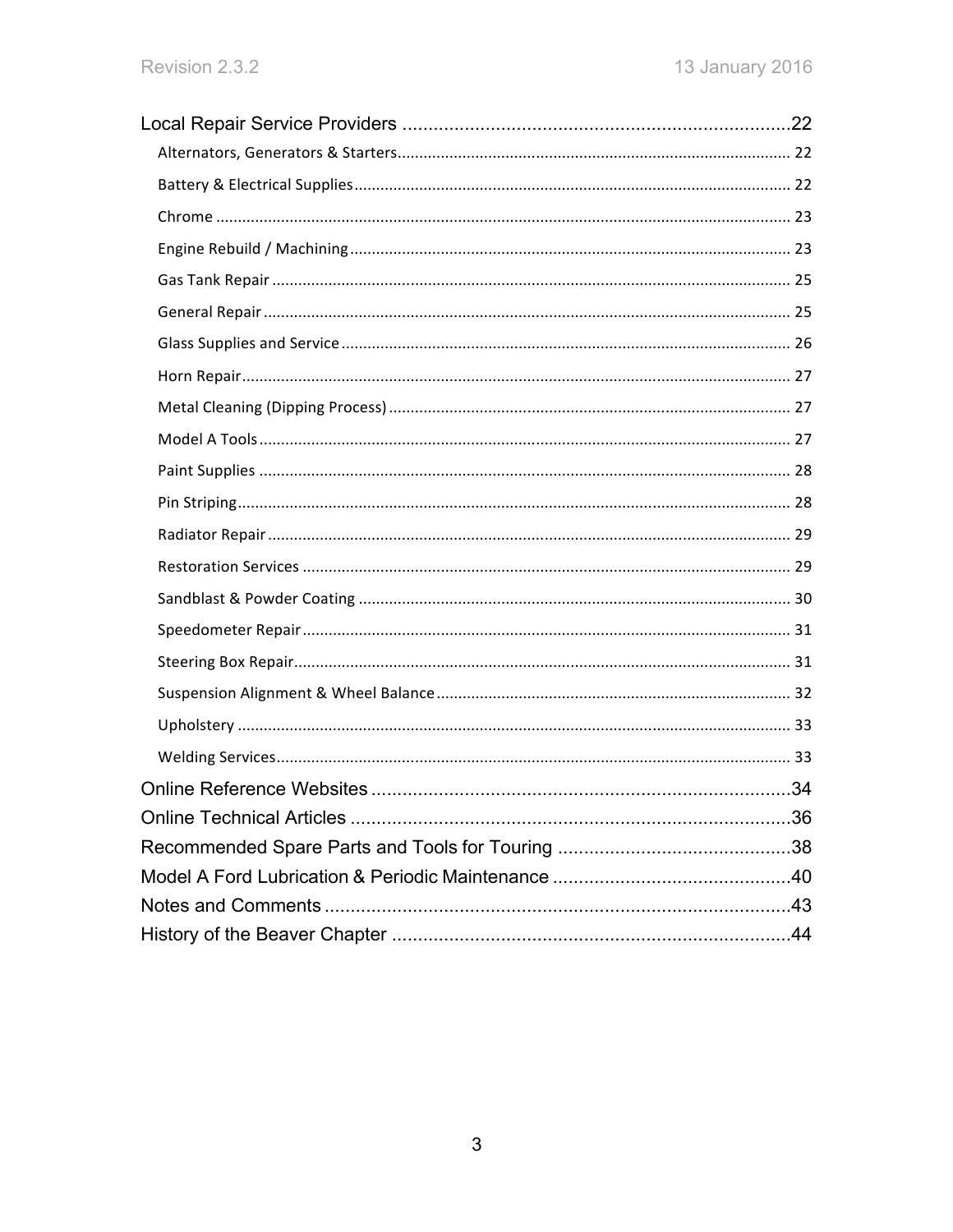# **Forward**

Nothing in this handbook is new, or earth shattering. This is merely a compilation of useful Model A resources. Whether you are new to the hobby, or new to the area, you will likely find something here that is worthwhile. MAFCA and the Beaver Chapter are your two most important resources. The chapter membership contains a wealth of experience. Ask questions, and please ask for help if you need it – you will not be disappointed.

The Model A requires more preventive maintenance than our modern vehicles. This handbook has sections covering parts, supplies, reference material, technical articles, support vendors, and maintenance tips. The internet has expanded the scope of options available to most owners. This medium includes supply sources, discussion groups, online articles, and online videos. As you might guess, some online sources are more factual than others. Village wisdom and facts seem to comingle at times making it difficult to tell truth from fiction.

If you are new to the hobby you will find that the *Model A Instruction Book* is a good source of general information. This book was produced by Ford and provided with the car when it was new. It also contains some useful tips on maintaining and driving the Model A. Owner, engine and chassis manuals can be downloaded from the Dakota Territories Model A Club (see page 34 for link) website. Getting a driving lesson is also a good idea. Knowing what to do with both hands, and both feet, is an old skill not learned with modern cars. Our primary goal is that you have a safe and reliable driving experience.

Driving a Model A just seems to put a smile on your face. It has a similar effect on those who see it go down the road. When parked, they attract folks who had one, or knew someone who had one. *"It was just like this one, except it was a different color, body style, and it was a Chevrolet."*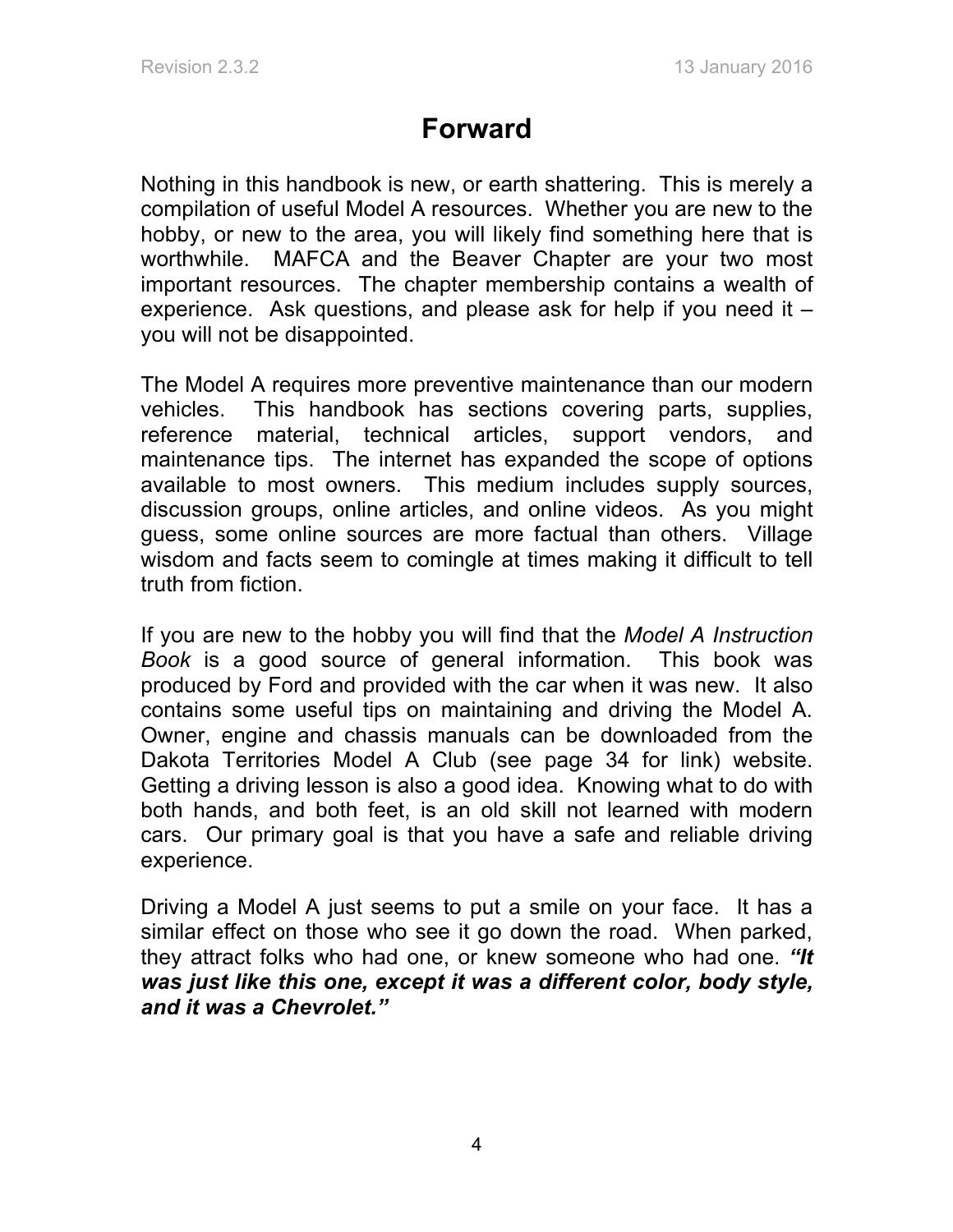# **Model A Ford Club of America (MAFCA)**

The Model A Ford Club of America, Inc. (MAFCA) is a California notfor-profit corporation and a national historical society dedicated to the restoration and preservation of the Model A Ford. MAFCA was founded in 1956 and now has chapters throughout the United States, Canada, with chapters in Australia, New Zealand, The Netherlands, Denmark, Norway, Germany, Sweden and Puerto Rico. Model A's can be found all over the world.

MAFCA is also involved in Youth Scholarships for members and their children or grandchildren. Check out the website under "Youth" for more information.

MAFCA supports the Regional and National Meets sponsored by the local clubs, where vehicle judging, fashion judging, how-to seminars, tours of local interest, afternoon teas and award banquets are all part of the fun. There is nothing like seeing hundreds of Model A's of every style on display all in one place. Not to mention the adventure of driving to the meet location.

Just for fun, check the MAFCA website on a daily basis to see the "Model A of the Day" and vehicles for sale.

MAFCA has a special interest group for era fashions for men, women and children. Everyone dresses up in era clothing of 1928 – 1931 to add to the experience of riding in a Model A.

MAFCA publishes *The Restorer* magazine and maintains a comprehensive well designed website. The MAFCA website can be found at: http://www.mafca.com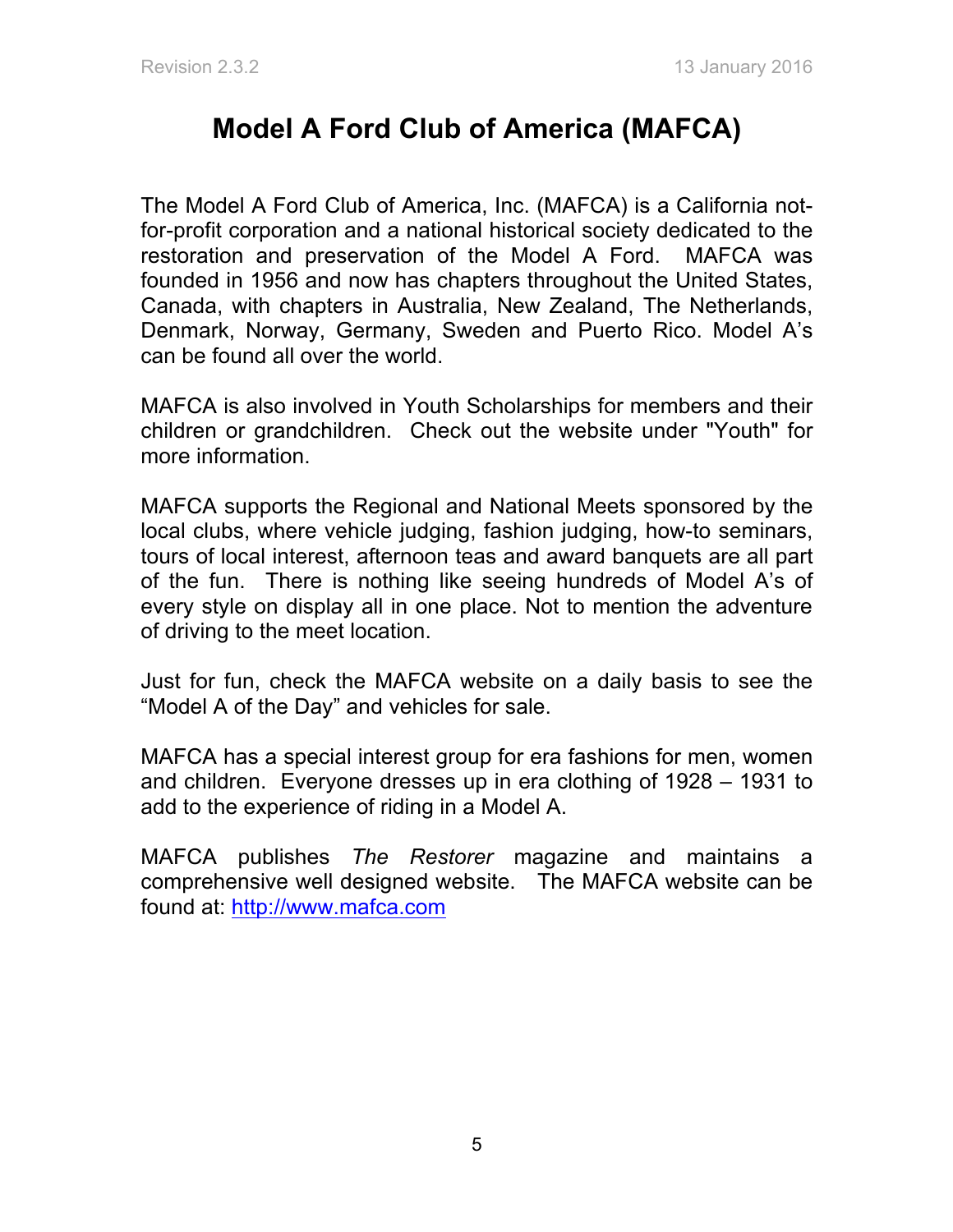# **Beaver Chapter Introduction**

Welcome to the Beaver Chapter of the Model A Ford Club of America (MAFCA). The club, organized over 50 years ago, offers a little something for everyone.

Club meetings are held monthly on the 3rd Wednesday of the month. Meetings are a great time to get your Modal A out for a drive. There are many reasons to attend these monthly club meetings.

- Socialize
- Conduct club business
- Take part in the membership drawing, name tag drawing, and a club sponsored raffle. Cash prizes are awarded in the drawings and the raffle coordinator provides an interesting assortment of items for the raffle.
- Learn from the technical seminars that are held after many of the club meetings. These seminars are maintenance and operation centric. Each seminar focuses on a single system or mechanical component. During the technical seminars the women often gather separately to learn about Model A fashions or just socialize.

Social activities are a core component of club membership.

- Beaver Babes is a women's social group engaged in several noncar activities throughout the year. They encourage all ladies to join us so they can get to know each other and have some fun.
- There is an annual Christmas potluck on the first Friday of December.
- The annual awards banquet (dinner dance) is held in early January where awards and special recognition are given. Dinner for members participating in swap meet duty is paid for by the club.
- Era fashions is another aspect of the Model A hobby. When the guys have a technical seminar after the club meeting the ladies will sometimes gather to learn about fashions or just chat.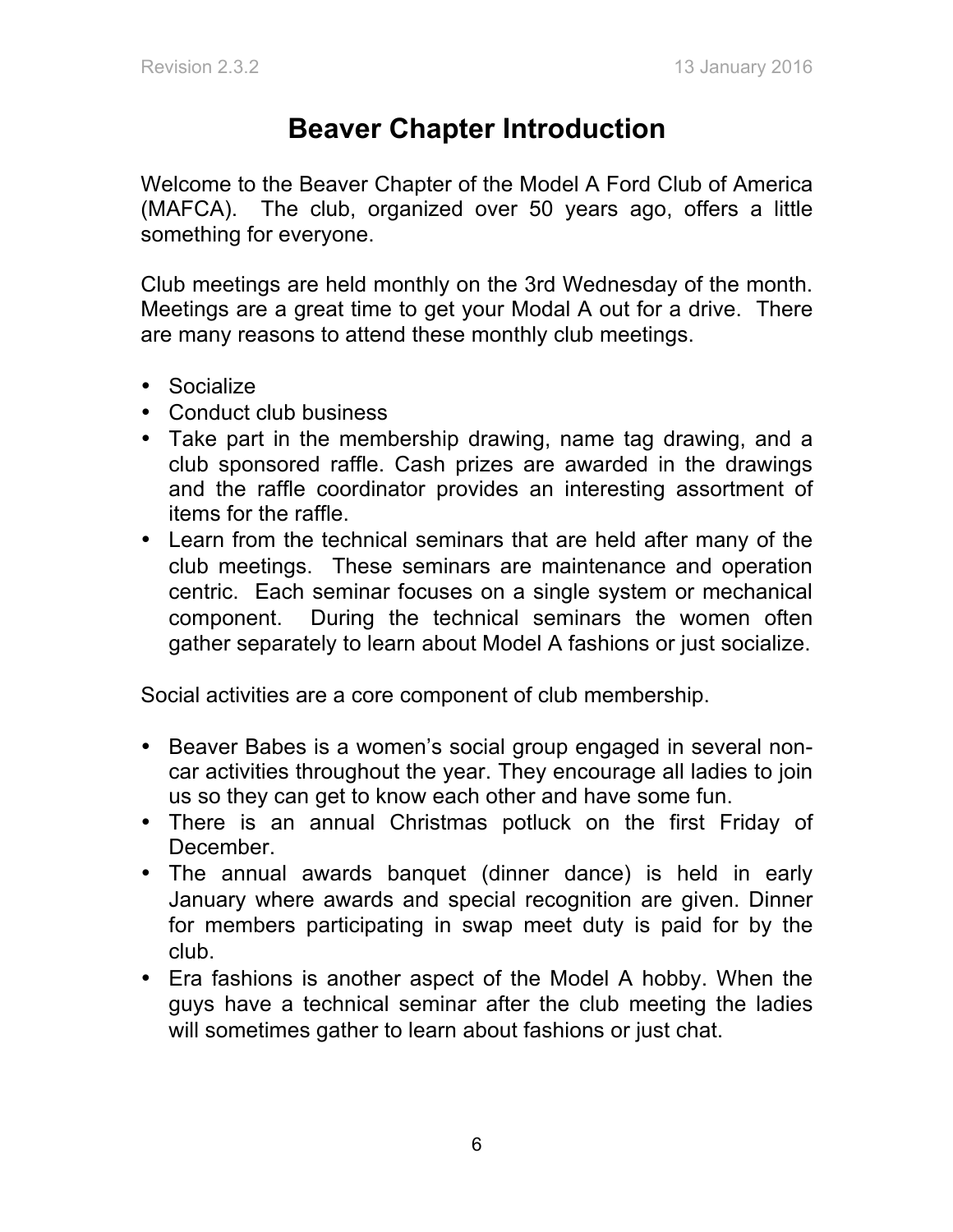Club Model A tours **-** The club offers many social events, but for many of us the club tours are the highlight of membership.

- Tour rules can be found on the club website and in the club roster.
- Day tours are generally held monthly on the Saturday after the club meeting. These tours are planned and led by volunteer members. They are well run, go to interesting places, and provide an opportunity to spend some time with friends who have a similar interest. The tours focus on driving your Model A, but modern cars are welcome. Please come out and join us for an enjoyable afternoon.
- The Past President's Tour is held annually and is usually a 3-day event.
- Regional and national meets provide an opportunity to interact with other clubs. They include car and era fashion seminars, judging events, car tours, and a banquet.

Swap meets can be a good source of parts. They come in several sizes and are held locally throughout the year.

- The Beaver Chapter is one of the sponsors of the Portland Swap Meet held in April at the Portland Expo Center. This Swap Meet is the largest auto parts swap meet on the west coast.All members are expected to volunteer for swap meet duty.
- A mini-swap meet is held at our August meeting.
- Local swap meets are advertised and are held throughout the year.

Work parties are held throughout the year. Where seminars are informational, work parties are "hands on" allowing each member to assemble, disassemble, and troubleshoot the featured component.

Beaver Chapter board meets monthly. All members are invited to attend the board meeting. We encourage all members to run for a club officer position.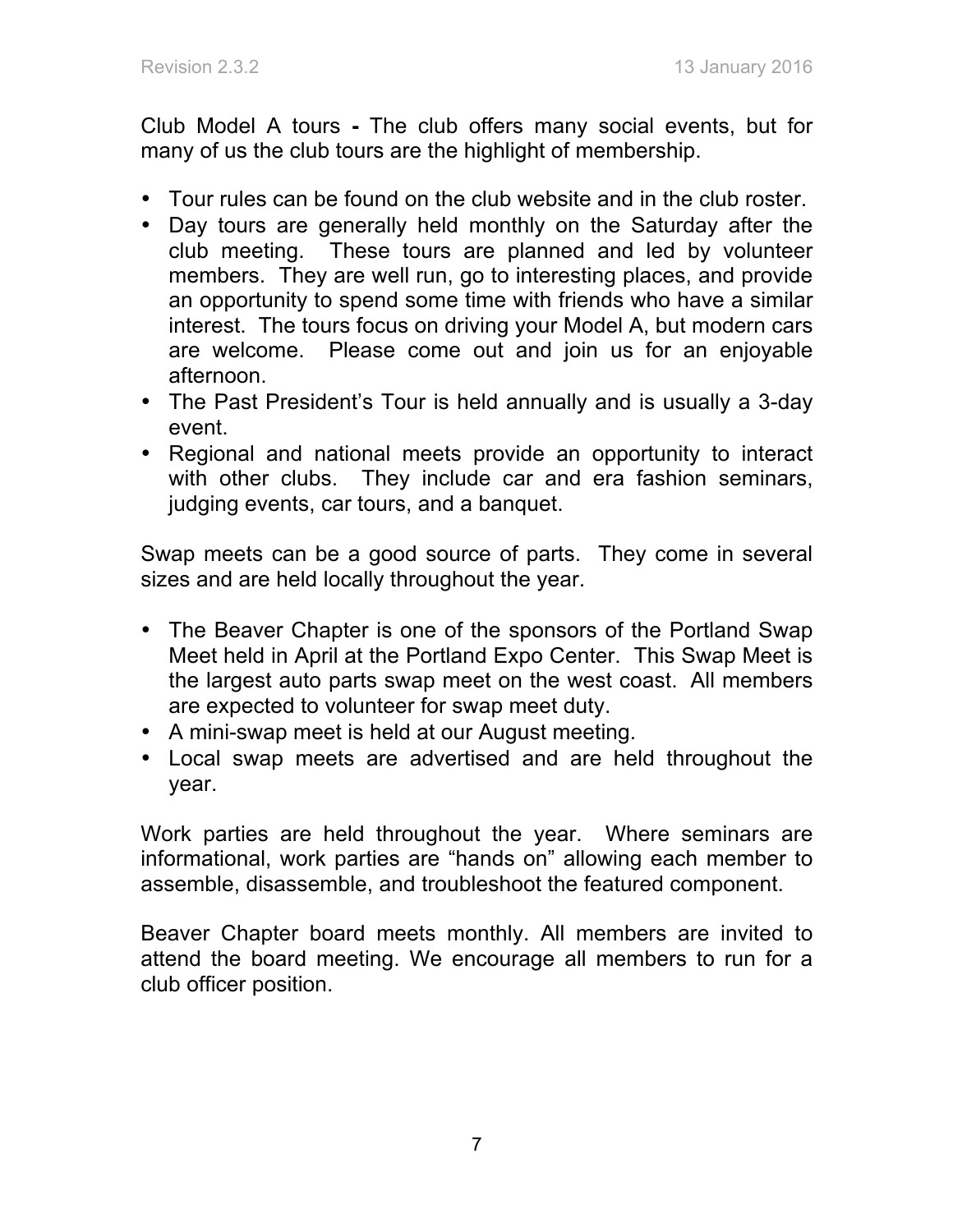# **Beaver Chapter Resources**

The club exists because of the efforts of its members. All club jobs, tasks, and services are performed by volunteers. Not all of us have the time, or skills, required to perform every function, but all of us have something that we can contribute.

### **Beaver Chapter Website**

The club maintains an open website hosted on Shutterfly. The site is a simple, effective method to convey club related information to members. The site administrator will add you to the member list if you have an email address. You will then receive email notices as items are added, or changed, on the website. The website address is www.beaverchapter.com. The website has four pages:

- Home past Ahoooga News, member resources, technical articles, sale items, upcoming events, and board members
- Pictures club tours, and banquets
- Calendar club events
- Message board member comments

### **Beaver Chapter Membership Directory**

This directory is published annually by the membership chair. It is a terrific source of information. It includes the current member roster, club by laws, club policies, tool check out inventory, and touring rules. Yearly dues must be paid by January 1 in order to have your name included in the chapter directory.

### **Ahoooga News**

The club editor publishes the "Ahoooga News" monthly club newsletter. It is well presented and is a very good source for club activities and future events. The primary delivery method is via email. The current and past newsletters are also available for download via the club website. You do not want to miss these, so please ensure that the editor has your current email address. A black and white version is available by snail mail for those who are without a computer.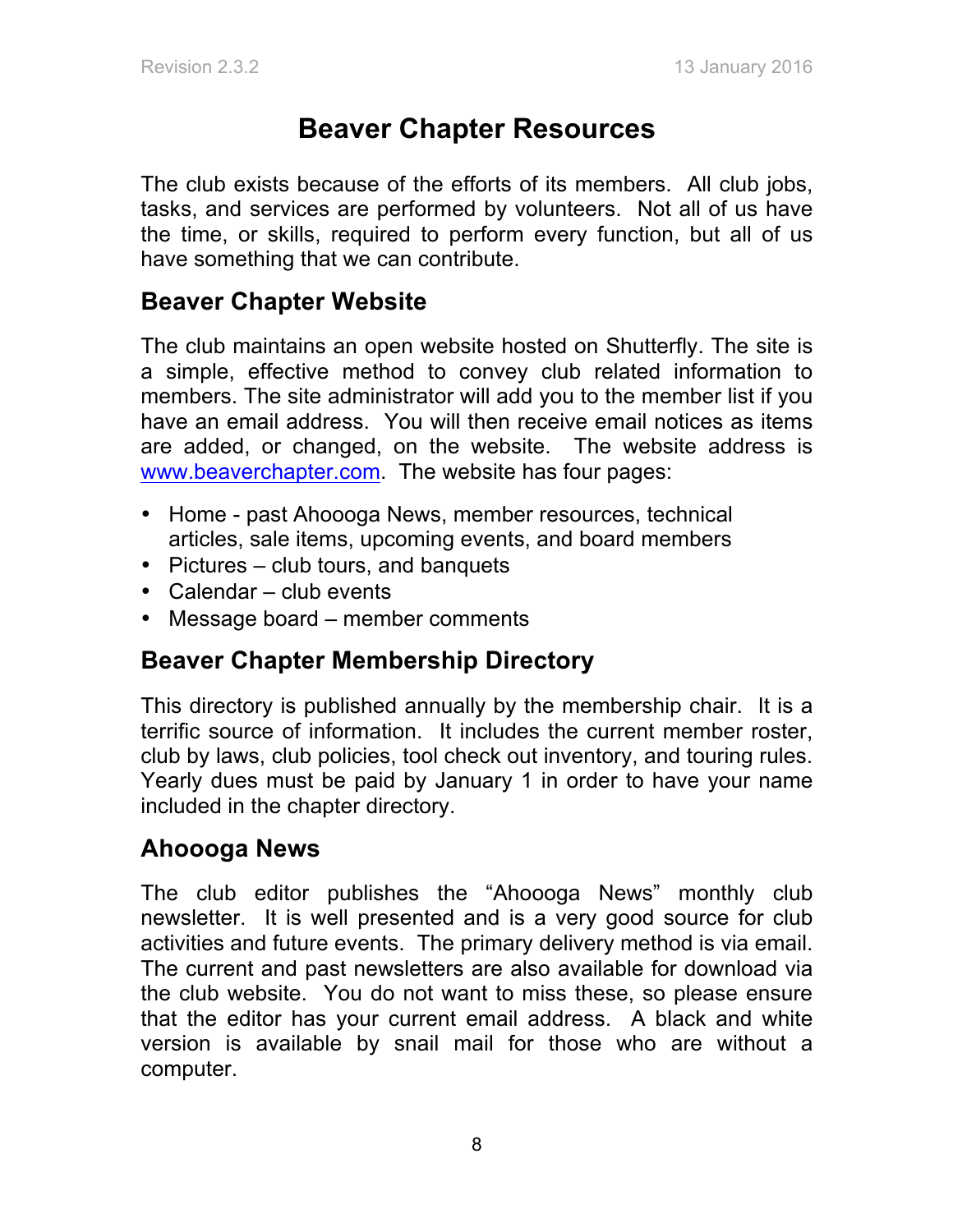## **Era Fashions**

Are you interested in vintage fashions? The Beaver Chapter serves as a medium of information about Model A era (1928-1931) fashions. MAFCA uses three fashion judging categories; Original, Reproduction and Model A Era Image. Members are encouraged to dress in era clothing when attending club functions. This certainly isn't mandatory, but it adds to the nostalgia of the car and it's just plain fun! Even just wearing an era looking hat makes the occupants look the part in a vintage car. The Beaver Chapter has several Fashion Judges in the club who are willing to help you learn about era fashions.

MAFCA sets forth the standard for Model A fashion judging for those who are interested in either entering the fashion judging at a meet or of becoming a judge of fashions. MAFCA has published the MAFCA Fashion Guidelines, A Book of Fashion Facts, and for those who might be interested in sewing, a pattern catalog is also available, Model A Era Fashion Pattern Catalog. These are available for sale on MAFCA's website. The fashions are an additional interest in the Model A hobby.

### **Sunshine Coordinator**

The Sunshine coordinator monitors the health and welfare of club members. Club member illnesses and injuries are shared with the membership and a card or flowers are sent with wishes for a speedy recovery.

# **Raffle Coordinator**

The raffle coordinator searches for and provides interesting things for the club raffle. There is usually a mix of car related items, a gift certificate for Model A parts, seasonal items (plants, holiday chocolates, etc.) We try to have a mixture of items so it will appeal to more people.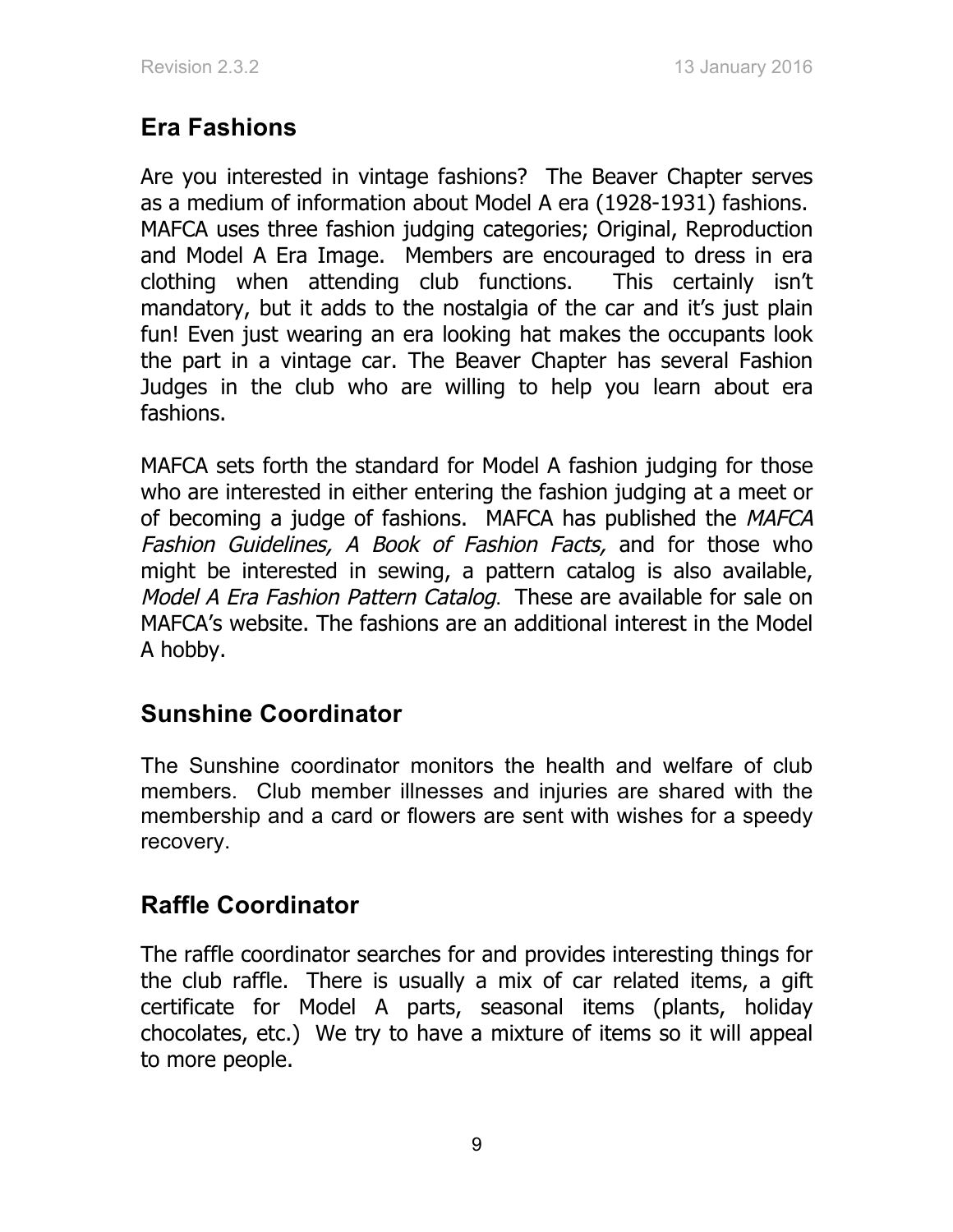## **DVD Videos**

These are helpful how-to videos available for check out from the club Sergeant-at-Arms. The Diablo A's have produced 22 technical seminar DVDs. These can be purchased individually or as a set through their website at http://www.diabloas.com/dasvideos.html

From Diablo A's unless mentioned otherwise

D-1 Grinding Brake Shoes – How to use the "Brake Doktor" & other topics

D-2 How to replace your Model A Brake Drums

- D-3 Rebuilding the Model A Distributor Gordon Fischer
- D-4 Rebuilding & Timing the Model A Distributor (not too good)
- D-5 How to set your Model A Engine Bearing Clearances

D-6 The milestone Model A – Twenty Millionth by Ford Motor Company

- D-7 Installing the Roof on your Model A Ford Pickup
- D-8 Rebuilding Model A Shock Absorbers
- D-9 Rebuilding Model A 2-Tooth Steering
- D-10 How to replace your timing gear while you are on the road
- D-11 Rebuilding the Model A Transmission
- D-12 Jewelry of the Model A Era 1928-31
- D-13 The Hat Museum in S.E. Portland
- D-14 Mounting a Tire & Changing a Tube
- D-15 Installing an Overdrive
- D-16 Rebuilding your Water Pump
- D-17 Putting the Spring Back
- D-18 Annual Tour Preparation
- D-19 Installing Brake Floaters
- D-20 Carburetors & Carbohydrates 46 minutes
- D-21 Installing Flathead Ted Brake Floater Kit on Your Model A

You Tube (www.youtube.com) hosts a large number of videos related to operating and maintaining the Model A. As with all things related to the internet, some items are more correct/truthful than others. With that disclaimer in mind, there is a lot of good information available on You Tube.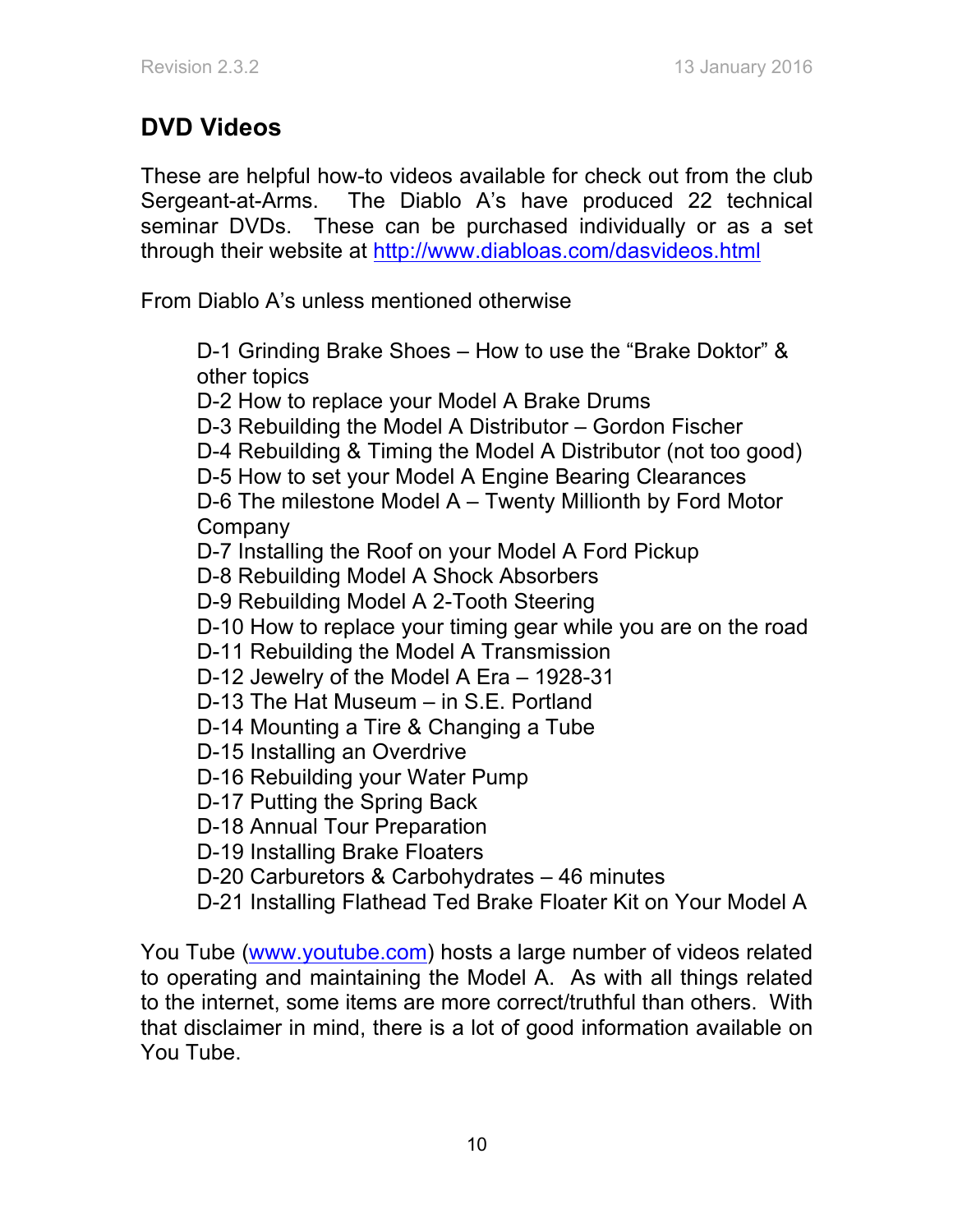### **SWAT Team - Special Work And Tools**

As a general rule club members are very good about responding to requests for help. Several members have volunteered for the SWAT team which is specifically intended to offer help or answer questions. Please call upon them for assistance.

|                     | Phone        |                     |                      |
|---------------------|--------------|---------------------|----------------------|
| <b>Name</b>         | Number       | Location            | Specialty            |
| Ray Horton          | 503.333.5766 | Portland            | General              |
| <b>Art Pugsley</b>  | 360.901.6695 | Vancouver           | General              |
| <b>Tom Godish</b>   | 503.282.2212 | St. Helens          | Everything           |
| Pete Smiley         | 503.591.1110 | <b>Beaverton</b>    | General              |
| Tom Irwin           | 503.538.5227 | Newberg             | General              |
| Jake Taasevigen     | 503.266.9509 | Canby               | General              |
| <b>Rand Lindell</b> | 503.970.1970 | Oregon City         | <b>Blast Cabinet</b> |
|                     |              |                     | MIG welding          |
| Mike McLaughlin     | 503.504.0411 | West Linn           | General              |
| <b>Bill Jabs</b>    | 971.235.3804 | Eagle Creek         | Four post lift       |
| Jay Dunwoodie       | 503.657.0410 | Oregon City         | General              |
| Lynn Humble         | 503.349.2023 | <b>Happy Valley</b> | General              |
| Jim Van Lente       | 503.638.5243 | Wilsonville         | General              |
| David Adair         | 503.655.3189 | Oregon City         | General              |
| <b>Greg Edwards</b> | 503.357.3980 | Gaston              | <b>Steering</b>      |
| Mike Worthington    | 503.788.5965 | <b>Happy Valley</b> | General              |

### **Club Historian**

The Historian has *The Restorer* magazines going back to the 1960's. If you have need of a particular article, find it using the index provided by *The Restorer* and we can find it for you. The Historian is also responsible for the Beaver Chapter's scrapbooks which also go back to the 1960's. Every newsletter since we started is in our collection. We have other miscellaneous items that have been collected over the years including badges, awards, pins, etc. - all having to do with the Model A Ford.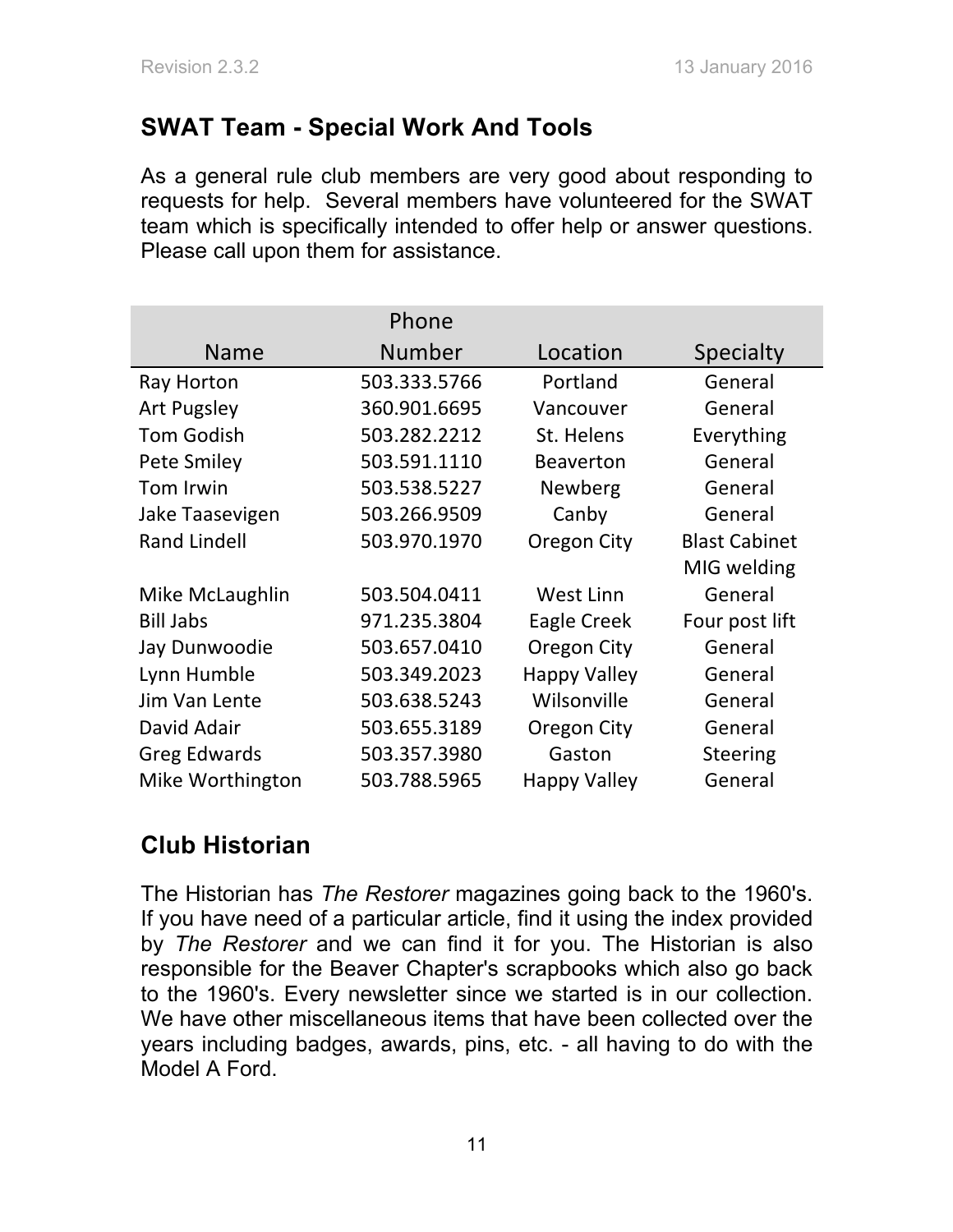### **Mentor Program**

New members can be divided into two categories. The first group is a friend, neighbor, or co-worker of a current member. In this case the current member assists with questions, introductions, and integration of the new member. The second group turns up to their first meeting and is largely left to their own devices to figure out what the club is about and how to become a part of the events and activities.

This process has been in place for a long time and has worked for many people. It has also failed for many folks. The result is that many new members fail to get their needs and expectations met and drop out after a few meetings, not realizing that there is much more to the club than the monthly meeting. We can do better, so we have instituted this mentor program.

This process will evolve over time but initially it should start with an introduction at the first club meeting.

- A mentor team member should introduce themselves during the break to welcome the new member and to explain the mentor process.
- A phone follow up should occur a few days later to schedule a meeting and to answer any questions or concerns. The first meeting is a good time to learn about the material condition of their car, interests, goals, and involvement desires/limitations. This resource handbook can be used as an outline for the interview.
- The results of the first meeting will vary as will the desired follow up interaction. The needs of a long time Model A owner are much different than someone new to the hobby. The mentor's job is to find out the goals and interests of new members, connect them to resources, and to assist as required.

There are no guarantees, but an involved membership results in a better experience for everyone.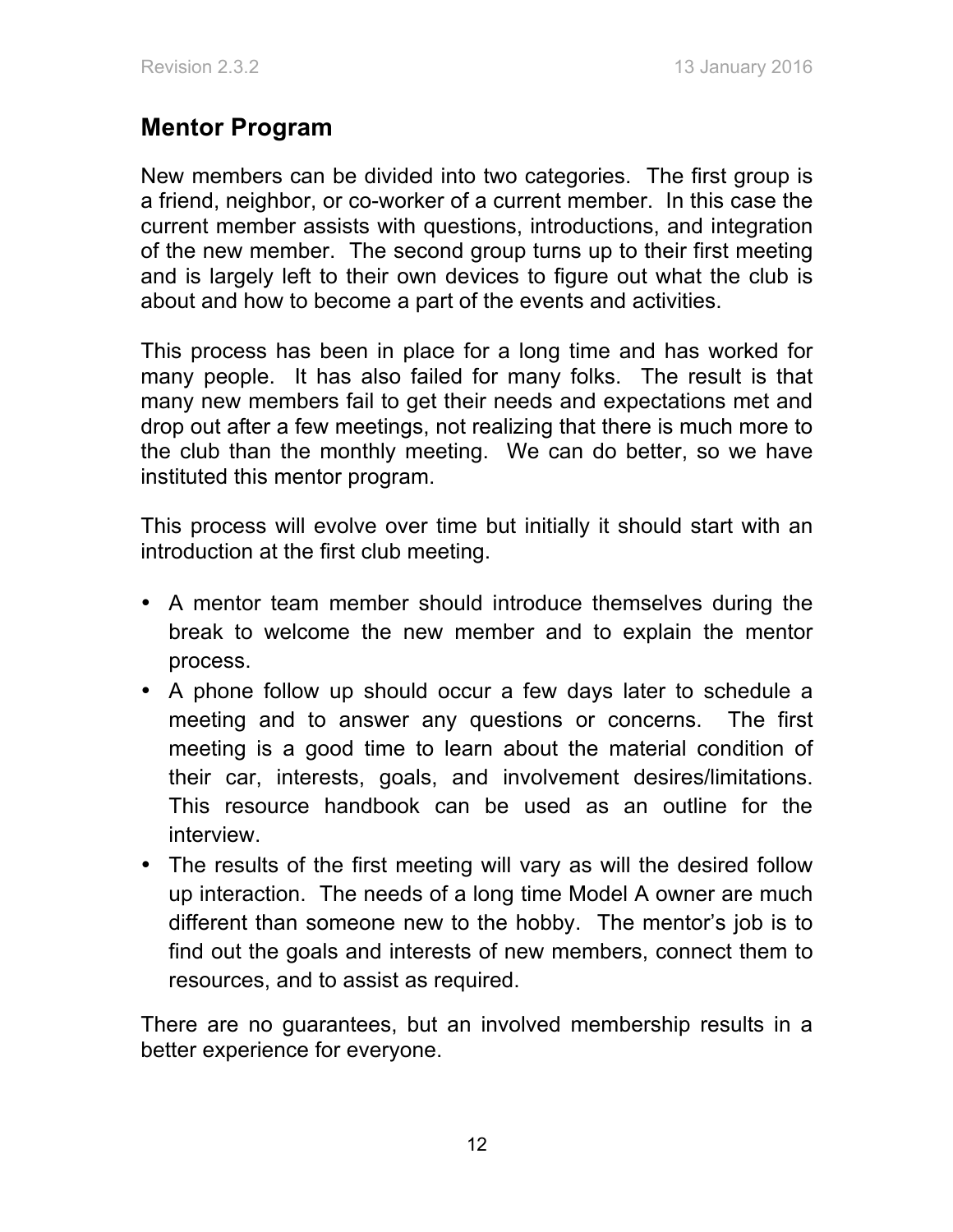### **Beaver Chapter Tools**

Most Model A maintenance can be performed using common hand tools. Some tasks require special tools not always found in club member workshops. The club has purchased several of these specialty tools. Club tools are stored in a trailer controlled by the Sergeant-at-Arms and are available for checkout. Current tool listing can also be found on the Beaver Chapter website. Contact the Sergeant-at-Arms for tool availability and check out information.

> Cherry picker (ie.2 ton shop crane) Hinge pin puller Engine stand Model A Ford service manual 3 ton axle stand 6 ton axle stand Rear axle seal driver Gas gauge steel puller Rear spring spreader Front spring spreader Front alignment tool Steering wheel puller Clutch tool Pinion puller Pinion nut wrench Engine head puller Valve gauge tool Large drill press 2 ton jacks stands Ratchet nut wrench Carburetor flow tester 4 inch piston ring remover Distributor shaft tester Rear hub puller – K.R. Wilson type Spoke straightener Rear brake centering tool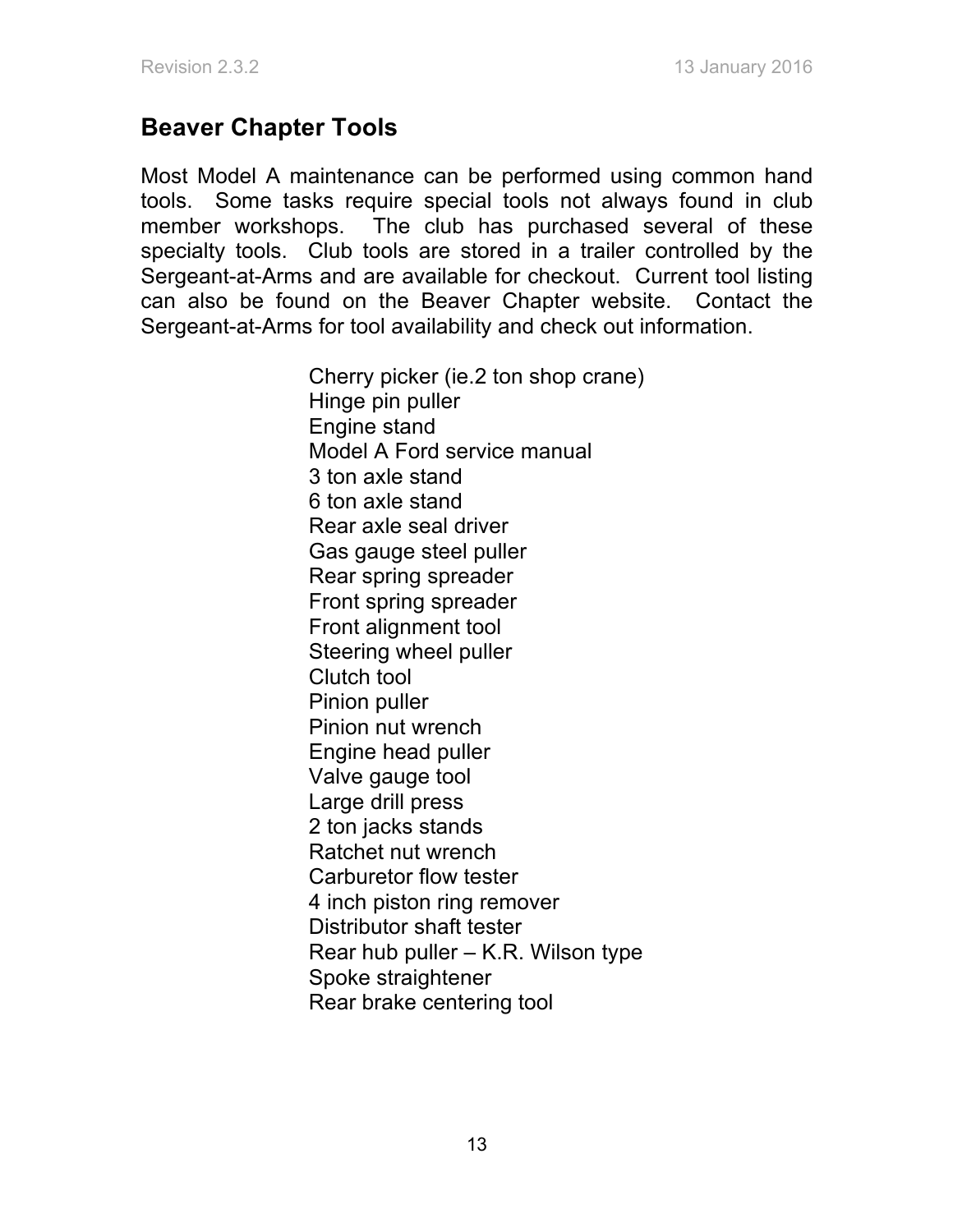# **Print Reference Materials**

### **Primary Model A Maintenance Books**

These are common books found in personal libraries of Model A owners. Each book is easy to read, and contains exploded illustrations with step-by-step procedures. Many can be obtained locally, and all can be ordered online. These images and captions were taken from the MAFCA website.







**Model A Instruction Books** (owner's manuals) were included with each car when new.

*\*\* Owners, engine, and chassis manuals can be downloaded from the Dakota Territories Model A Club (see page 34 for link) website.*

**Model A Ford Mechanics Handbook Vol I**

By Les Andrews. This book was designed for the novice and master mechanic. It offers simple step-by-step disassembly instructions for the repair of virtually every major Model A component. There is also a complete lubrication guide, and safety inspection checklist.

#### **Model A Ford Troubleshooting & Diagnostics**

By Les Andrews. Designed to give the driver an upper hand in quickly locating the cause of a failure and provides how to instructions in clear, non-technical language.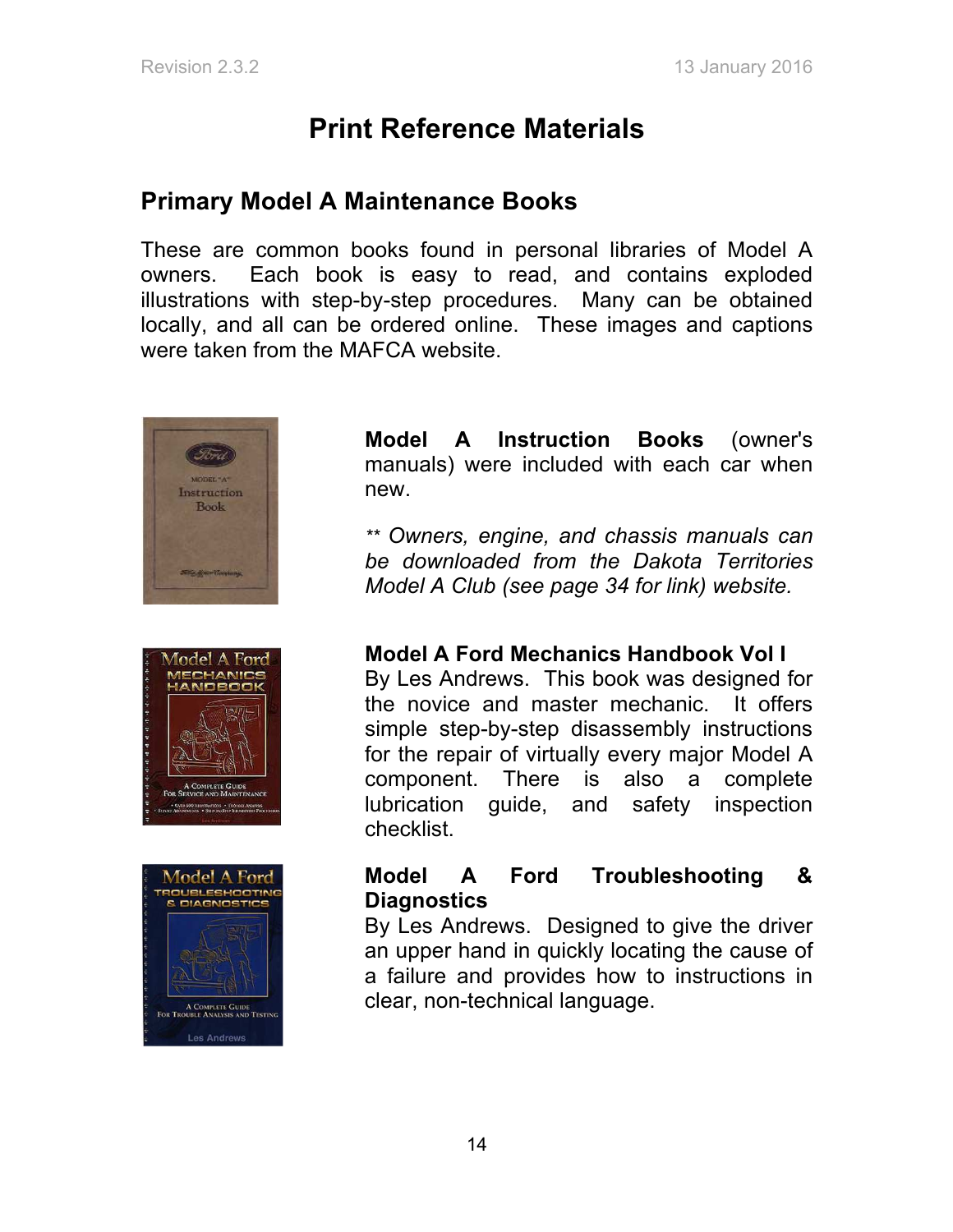### **Advanced Model A Maintenance Books**

The books on this page provide more in-depth information. They generally are aimed at repair, rather than preventive maintenance. These images and captions were taken from the MAFCA website.



**How to Restore Your Model A**, Volumes 1 - 9 Published by MAFCA. These are reprints of restoration articles from *The Restorer* magazine.

**\*\*** These are great books, but poorly indexed. A complete index is available for download on the MAFCA website.



#### **Model A Ford Service Bulletins Complete**

When the Model A was new, Ford sent monthly service bulletins to their dealers' mechanical staff to inform them on service routines, changes in parts, service tips, etc. In 1957, Dan Post published a soft back version this was followed by a hardback version 1972.



### **Zenith Carburetor Restoration Guide**

By Steve Pargeter. This 40 page guide provides a detailed history of the Zenith carburetor. It also contains rebuilding instructions, flow testing jets, setting fuel levels, and troubleshooting problem carburetors.



### **Model A Ignition Primer & Restoration Guide**

By Steve Pargeter. Meant to provide the reader with an understanding of how the Model A ignition system works, how to troubleshoot problems, and how to repair the equipment.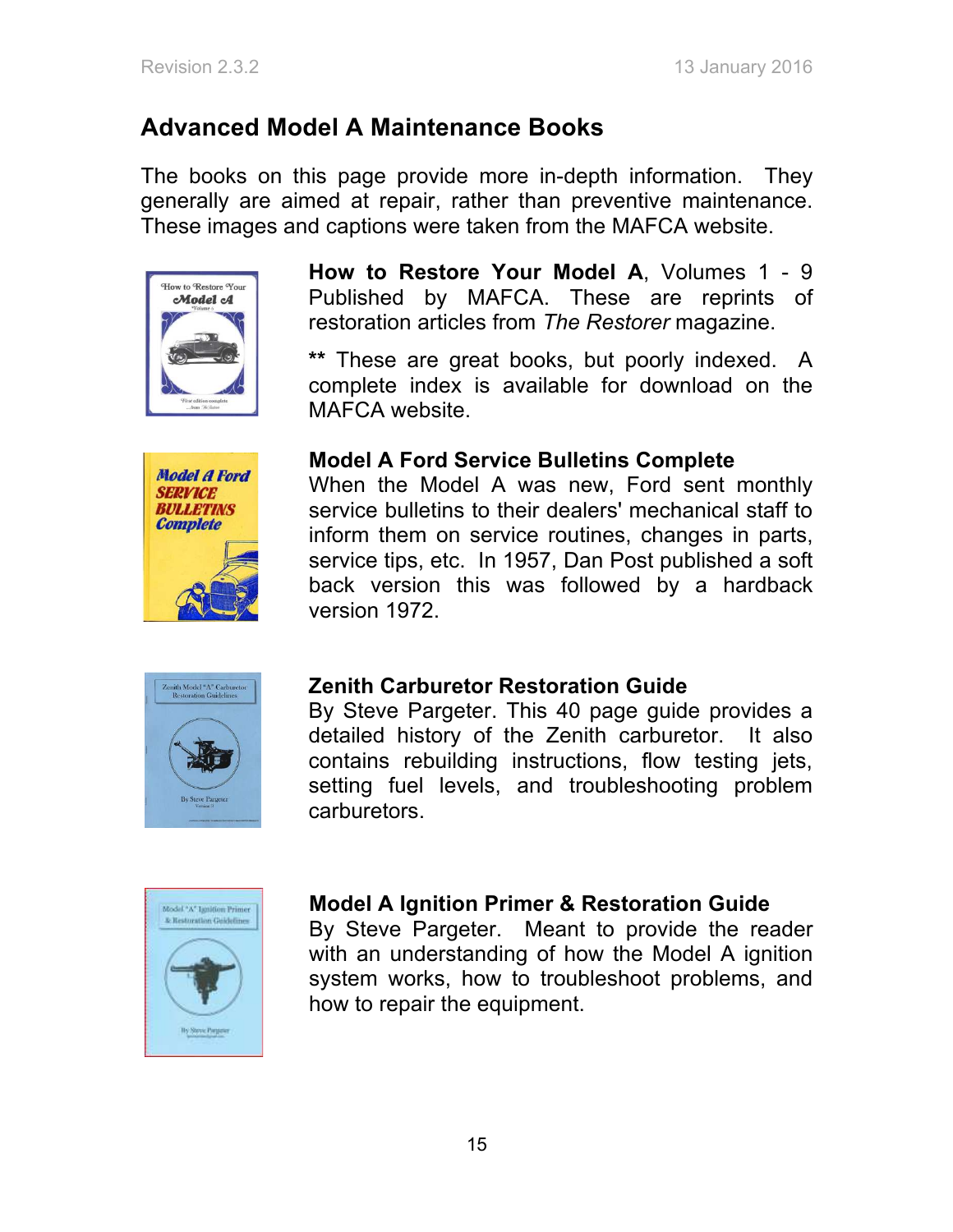# **Local Parts Suppliers**

Local suppliers provide a ready source of commonly used parts. Less common parts can be ordered and picked up locally. Local prices include shipping so they may differ from online national suppliers. All of the listed suppliers are Beaver Chapter members, and are a good source of information. They are listed alphabetically as a show of neutrality. NAPA also carries many parts for the Model A as listed on the next page.

Local suppliers will only exist as long as we give them our support.

### **Becker's T & A Ford Parts**

Gene Scott P.O. Box 374 Eagle Creek, OR 97022 - 0374 Phone: 503-367-9676 Email: BeckersAutoparts@Yahoo.com

### **Gas Tank Neck Extension**

Andrew Jackman P.O. Box 1052 Boring, OR 97009 Phone: 503-658-6270

### **Model A Ford Works**

Tom Godish 2810 N. Ainsworth Street Portland, OR 97217 Phone: 503-282-2212

### **Rusty Lugs**

Amanda Uthe 8021 NE 142<sup>nd</sup> Avenue Vancouver, WA 98682 Phone: 360-887-3346 Email: rustylugparts@gmail.com Website: www.RustyLugParts.com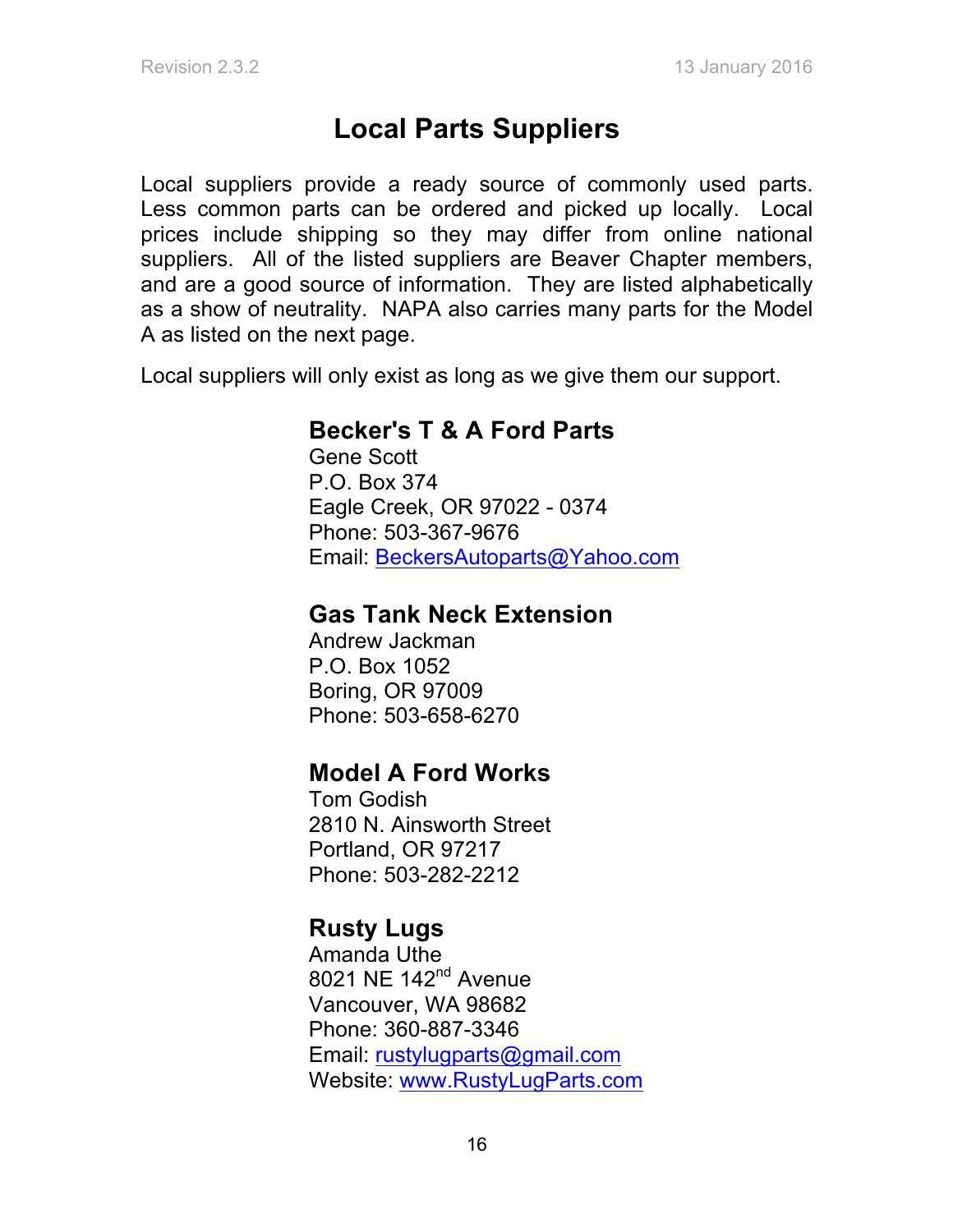### **NAPA Auto Parts Store**

The local NAPA auto parts store also carries many parts for the Model A. Ask for the 10% car club discount. Parts may need to be ordered. Listed prices are as of 1/2/2014.

| Part                          | Part Number    | Price |        | <b>Brand</b>                 |  |
|-------------------------------|----------------|-------|--------|------------------------------|--|
| Points - Original             | <b>CS30</b>    | \$    | 18.99  | Echlin                       |  |
| Points - Modern               | CS751          | \$    | 22.77  | Echlin                       |  |
| Condenser                     | FA5            | \$    | 11.88  | Echlin                       |  |
| Rotor                         | FA3            | \$    | 10.77  | Echlin                       |  |
| Spark plugs                   | 561(w16y)      |       | Call   | Champion                     |  |
| Spark plugs                   | 3X cha429      | \$    | 22.44  | Champion (special order)     |  |
| Coil - 6 volt                 | MPE IC7SB      | \$    | 16.09  | Mileage Plus Electrical      |  |
| Coil - 12 volt                | <b>IC14</b>    | \$    | 37.99  | Echlin (w/built in resistor) |  |
| Stoplight Bulb - 6 volt       | 1129           | \$    | 1.99   | Napa Lamps                   |  |
| Taillight Bulb -12 volt       | 89             | \$    | 1.69   | Napa Lamps                   |  |
| Stoplight Bulb - 12 volt      | 1073           | \$    | 1.99   | Napa Lamps                   |  |
| Turn signal flasher - 6 volts | 535            |       |        | Napa Lamps                   |  |
| <b>Overhaul Gasket Set</b>    | fs7013c        | \$    | 75.69  | Fel Pro                      |  |
| <b>Head Gasket</b>            | 7031c          | \$    | 43.77  | Fel Pro                      |  |
| Intake/Exhaust Gasket         | fpg MS2388S    | \$    | 8.96   | Fel Pro                      |  |
|                               | fpg            |       |        |                              |  |
| Oil Pan Gasket                | 0s30912c1      | \$    | 8.99   | Fel Pro                      |  |
| Valves Intake                 | sep v130       | \$    | 23.62  | <b>Sealed Power</b>          |  |
| <b>Valve Springs</b>          | SEPbVS71       | \$    | 3.92   | <b>Sealed Power</b>          |  |
| <b>Clutch Pilot Bearing</b>   | 6203-2RSJ      | \$    | 14.16  | Napa Bearing                 |  |
| <b>Clutch Release Bearing</b> | N1087          | \$    | 35.84  | Napa Bearing                 |  |
| Front Wheel Bearing (inner)   | 15118          | \$    | 22.97  | Timken                       |  |
| Front Wheel Race (inner)      | 15250          | \$    | 13.09  | Timken                       |  |
| Front Wheel Outer Bearing     | 9074           | \$    | 24.09  | Timken                       |  |
| Front Wheel Outer Race        | 09196x         | \$    | 10.59  | Timken                       |  |
| Fan belt - cogged             | 22425          |       |        | Napa Belts & Hoses           |  |
| Fan Belt                      | NBH 2520426    | \$    | 16.31  | Napa Belts & Hoses           |  |
| Radiator Hose - Upper         | <b>NBH 611</b> |       |        | Napa Belts & Hoses           |  |
| Radiator Hose - Lower         | <b>NBH 613</b> |       |        | Napa Belts & Hoses           |  |
| King Pin Set                  | RPC 30107      | \$    | 176.49 | Rare Parts Chassis           |  |
| Tie Rod/Drag Link springs     | RPC 26193      | \$    | 62.15  |                              |  |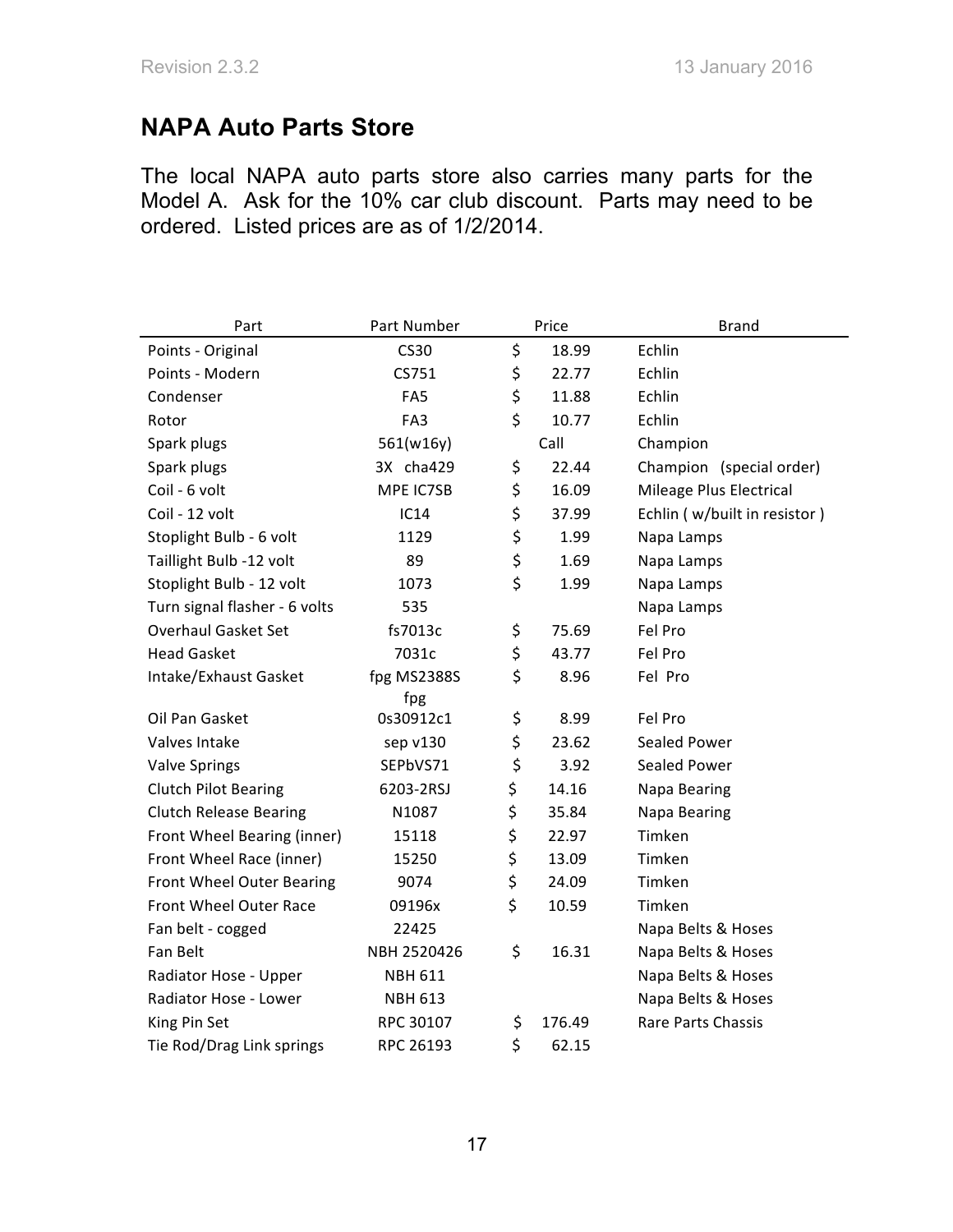# **Online Parts Suppliers**

### **MAFCA Website**

Contains a comprehensive list of Model A parts and service suppliers. The website can be found at: www.mafca.com. The supplier page is found under "References" in the left column.



Suppliers are alphabetized, and are accessed by clicking on the letters



 $\underline{A} \cdot \underline{B} \cdot \underline{C} \cdot \underline{D} \cdot \underline{E} \cdot \underline{F} \cdot \underline{G} \cdot \underline{H} \cdot \underline{I} \cdot \underline{I} \cdot \underline{K} \cdot \underline{L} \cdot \underline{M} \cdot \underline{N} \cdot \underline{O} \cdot \underline{P} \cdot \underline{Q} \cdot \underline{R} \cdot \underline{S} \cdot \underline{T} \cdot \underline{U} \cdot \underline{V} \cdot \underline{W} \cdot \underline{X} \cdot \underline{Y} \cdot \underline{Z}$ 

| Рионе викан           |  |                                           |              |                                            |                |  |
|-----------------------|--|-------------------------------------------|--------------|--------------------------------------------|----------------|--|
|                       |  | <b>Address</b>                            | Phone        | <b>Service or Specialty</b>                | <b>Updated</b> |  |
| A&L Parts Specialties |  | 196 Main St.<br>New Hartford CT 06057     | 860-693-0112 | Quality Reproduction Parts                 | 01/07/13       |  |
| "A" Springs           |  | Box 330322<br>West Hardford CT 06133-0322 | 860-233-3557 | NEW Model A front and rear leaf<br>springs | 02/27/06       |  |
|                       |  |                                           |              |                                            |                |  |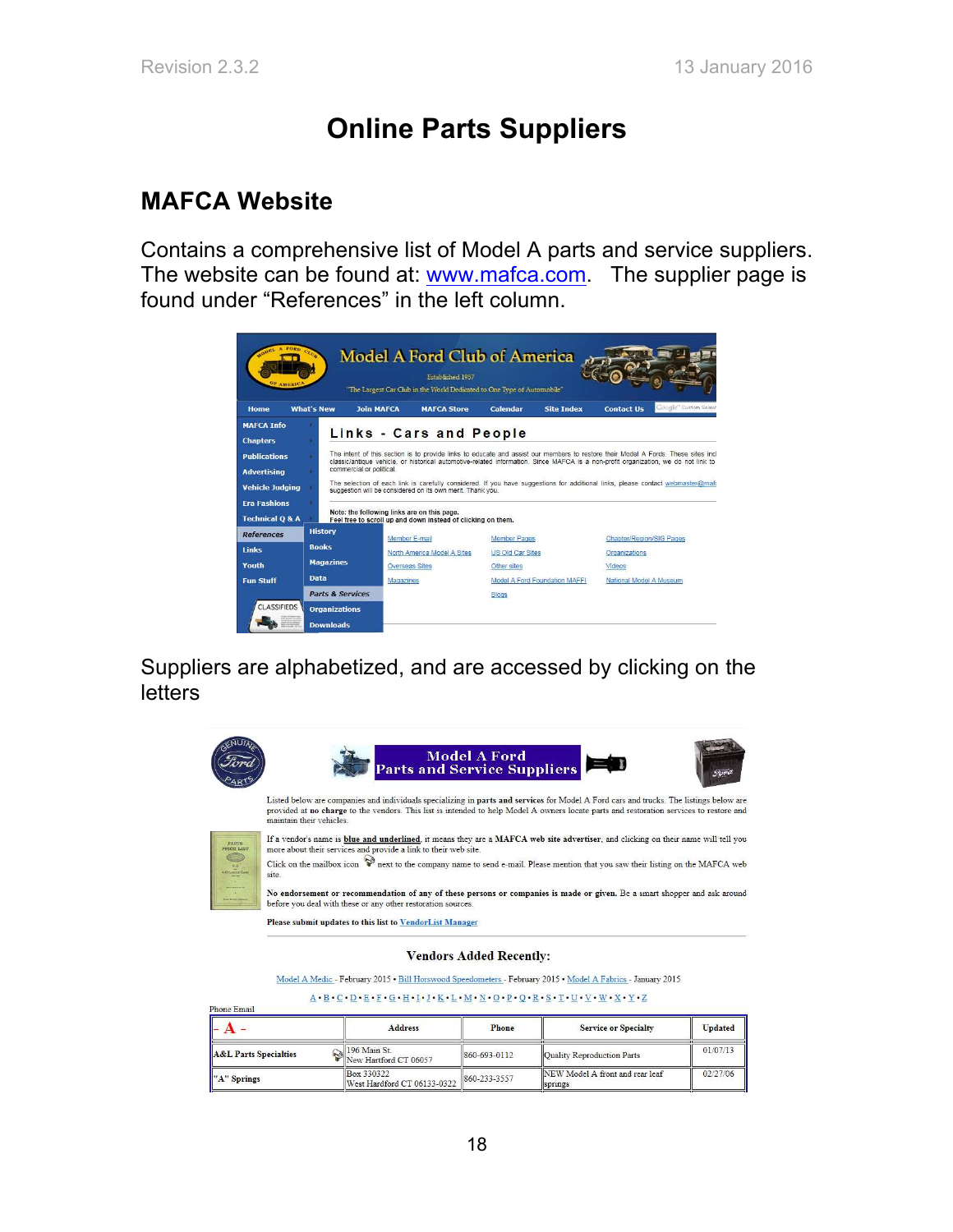### **Selected Online Parts Sources**

Venders listed in this section are used by many members and are not meant to be a Beaver Chapter endorsement. Online vendors offer parts, manuals, and catalogs. Many catalogs contain surprisingly detailed drawing and illustrated parts breakdowns. Most suppliers use Ford licensed parts numbers making price and availability comparison easier. Online suppliers quote the sale price and generally compute actual shipping cost after an online order is completed. This means that the exact cost might not be known until you see the bill.

### **General Parts Suppliers**

A&L Parts Specialties PO Box 301 Canton CT 06019-0301 186 Main Street, Rear Bldg New Hartford CT 06057 860-693-0112 Email: anlel@aol.com

Bert's Model A Center 3560 Chestnut Place Denver, CO 80216 800-321-1931 Email: parts@modelastore.com Website: www.modelastore.com

Bratton's Antique Auto Parts 1606 Back Acre Circle Mount Airy, MD 21771 800-255-1929 Website: www.brattons.com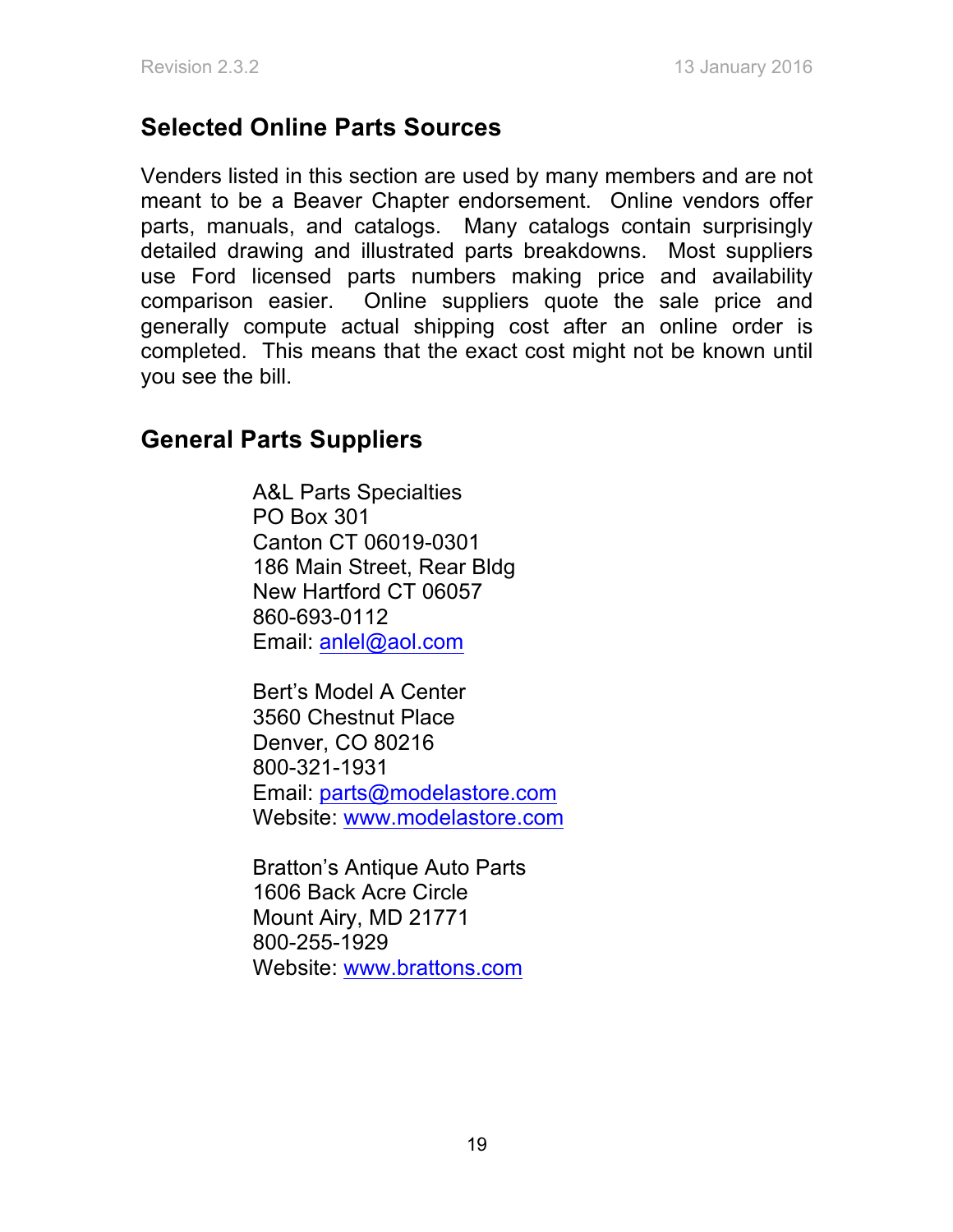Hagen's Auto Parts 1526 River Road Puyallup WA 98371 253-845-7020 Website: http://hagensautoparts.com

MAC's Auto Parts 6150 Donner Road Lockport, NY 14094 877-220-8230 Website: www.Macs.AutoParts.com

Mike's A Fordable Parts 124 Model A Drive Maysville, GA 30558 706-652-3866 Email: Kelly@mikes-afordable.com Website: www.mikes-afordable.com

Smith and Jones Antique Auto Parts 60 Wisconsin Street West Columbia, SC 29170 800-422-1928 Email: smithjones@spiritcom.net Website: http://www.snjparts.com/contactform

Snyder's Antique Auto Parts 12925 Woodworth Road New Springfield, OH 44443 888-262-5715 Email: don@snydersantiqueauto.com Website: www.snydersantiqueauto.com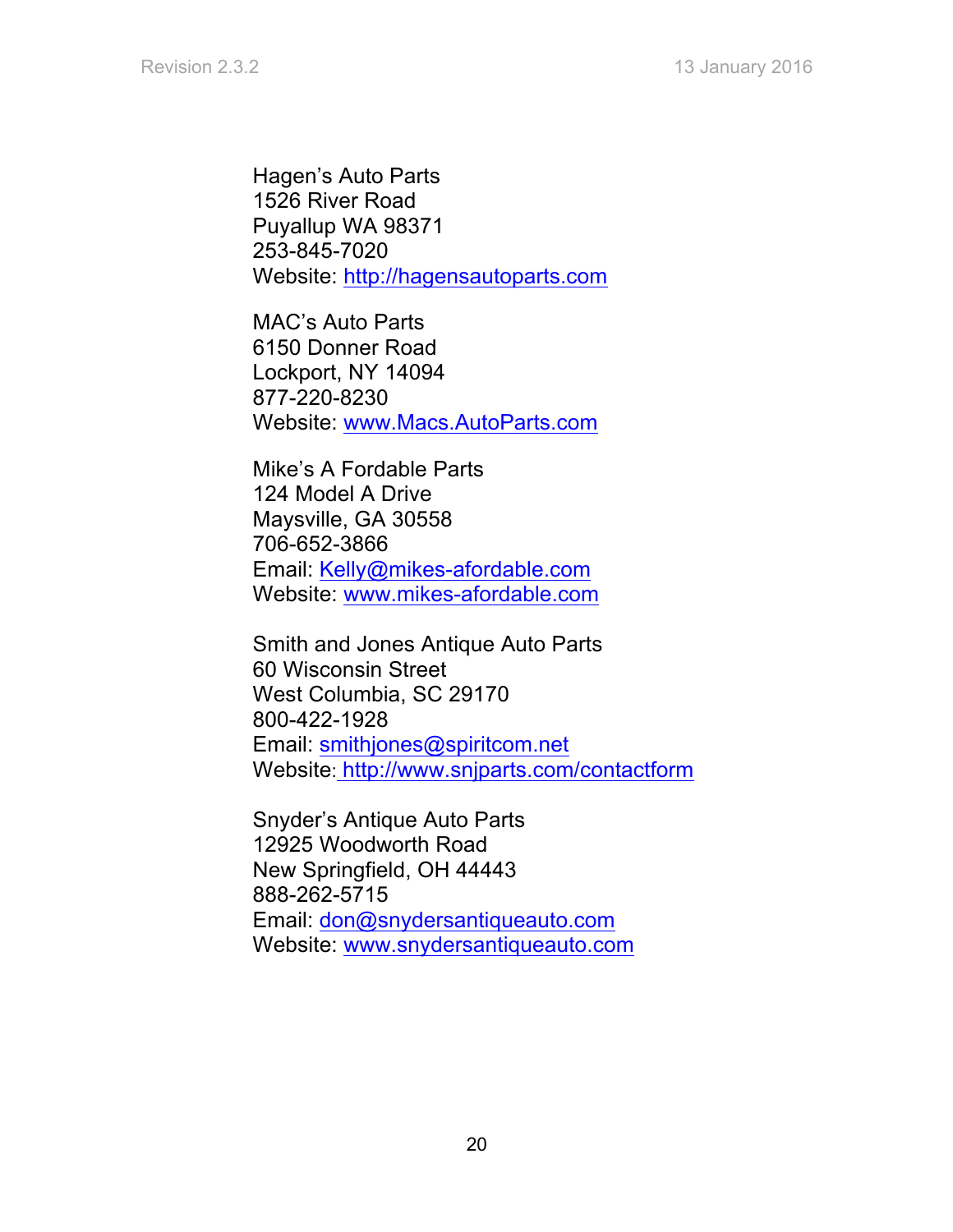### **Tires and Wheels**

Coker Tires - Freight charges for tires can be expensive. Coker tires will deliver tires to the Portland Swap Meet without shipping charges. 1317 Chestnut Street Chattanooga, TN 37402 800-251-6336 Website: www.cokertire.com

### **Upholstery and Interior Products**

 LeBaron Boney 6 Chestnut Street Amesbury, MA 01913 Email: sales@lebaronbonney.com Website: http://www.lebaronbonney.com/index.htm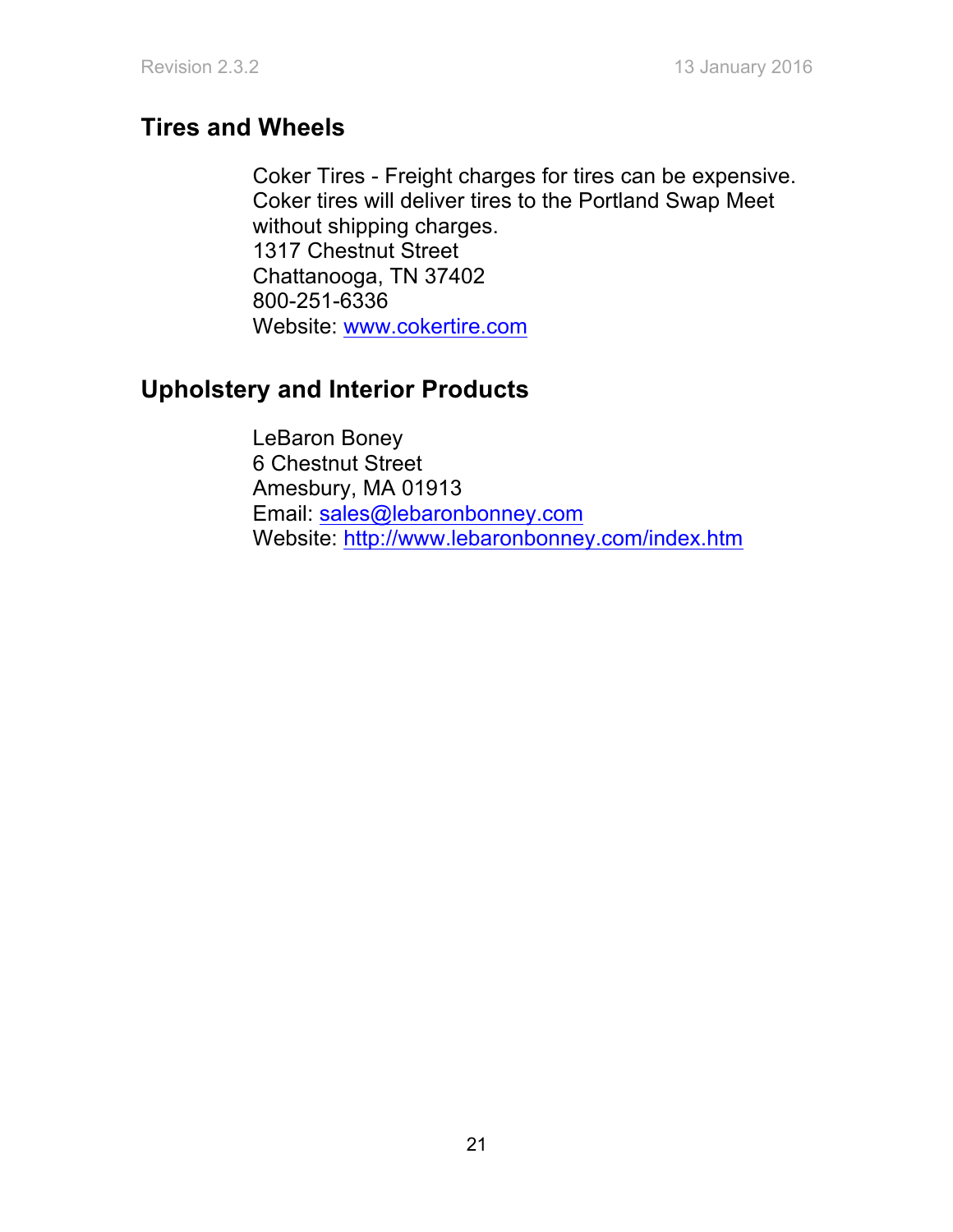# **Local Repair Service Providers**

This section lists local vendors and businesses by category. The list should be viewed as a start point, better than the yellow pages or a web search, but maybe not right for your needs.

*Disclaimer: These businesses were recommended by club members. The Beaver Chapter makes no claims as to the quality of work and the club has no liability for services performed.*

### **Alternators, Generators & Starters**

Many members have replaced their tried and true generator with an alternator. Single wire alternators are easy to install and offer variable charging rates and over charge protection. If you choose this option ensure that the alternator drive pulley is in line with the water pump and crank pulleys during installation. Also ensure that the drive pulley is sized correctly for the 5/8" fan belt.

**PMX Custom Alternators and Starters** – 6/12 volt, positive or negative ground Owner: Bill Jungck 8420 SE Hinckley Happy Valley, OR 97086 Phone: 503-777-7172

### **Battery & Electrical Supplies**

ABE Auto Battery & Electric - anything electric

13273 SE Hwy 212 (other locations) Clackamas, OR 97015 Email: autobatteryandelectric.net Phone: 503-657-0888

#### **Northwest Battery Supply**

3750 SE Belmont St. Portland. OR 97214 Phone: 503-232-9002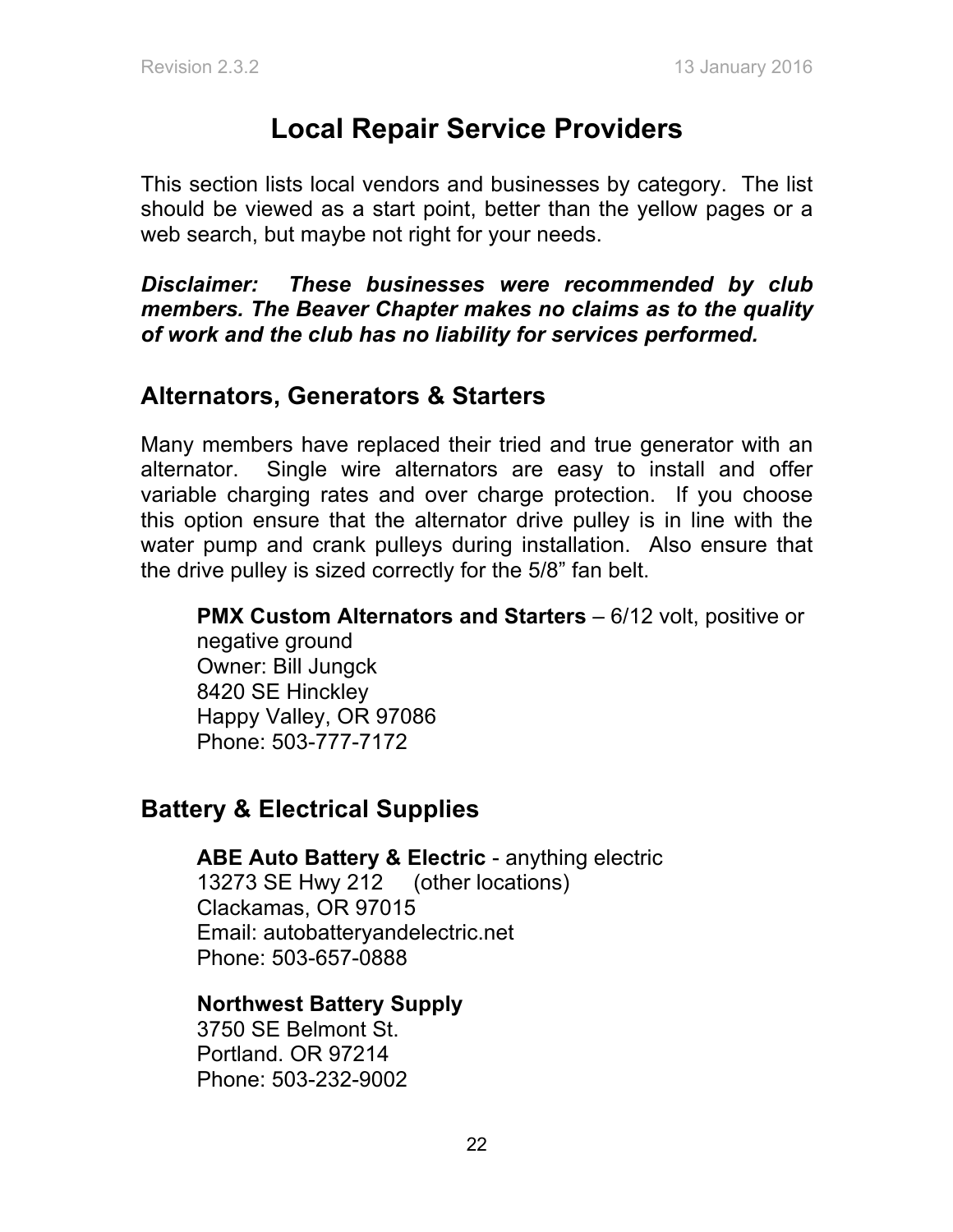### **Chrome**

**Cruisin Classics** 2655 Salem Dallas Hwy. NW Salem, OR 97304 Phone: 503-378-7883

**American Plating, Inc.**  Don Meth, 524 N. Gold St. Centralia, WA 98531 Phone: 360-736-0052

### **Engine Rebuild / Machining**

There are a lot of choices here. Some are full service engine rebuilders and some offer part task services. Also included in this section are businesses providing balancing, boring, decking, brake relining, brake drum swedging, and pressure plate rebuilding.

**Frank Schurman** – Short block or compete engine rebuild 21400 SW Eagle Point Rd. McMinnville, OR 97128 Phone: 503-472-3200

**Bill Barlow** – Babbitt only 20378 Pinevista Dr. Bend, OR 97702 Phone: 541-389-2694

**Portland Engine Rebuilders** – Total engine rebuild, balancing,

counter weighting 1001 SE Hawthorne Blvd. Portland, OR 97214 Phone: 503-230-1276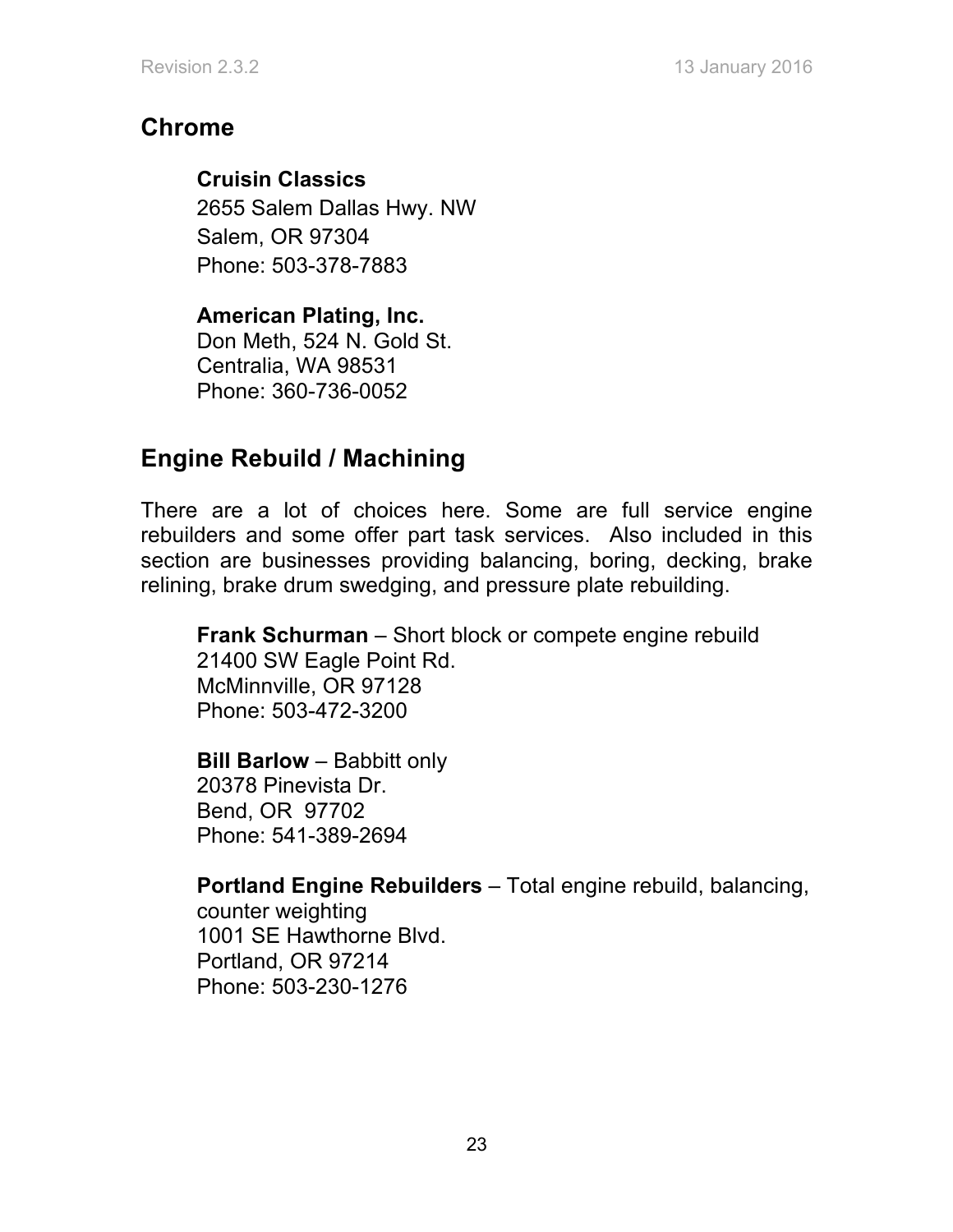**Bearing Services** – Compete machine shop with Model A experience. 1040 NW Everett St. Portland, OR 97209 Phone: 503-222-1366

**Automotive Friction** – Flywheel and pressure plate resurface and rebuild. Re-shoe and arc brakes 20521 Highway 212 Damascus, OR 97089 Phone: 503-855-3670

#### **Clackamas Machine Shop** – Vintage auto parts, swedge and

turn cast iron drums 1009 Main St. Oregon City, OR 97045 Phone: 503-656-4244

#### **Fleet Pride (Formerly Ott's)** - Re-shoe and arc brakes

2026 Northeast Columbia Blvd. Portland, OR 97211 Phone: 971-202-5432

12350 SW 124th Ave. Sherwood, OR Phone: 503-612-0010

#### **Baxter Auto Parts Machine Shop** - Surface head and block

9444 N, Whitaker Rd. Delta Park Portland, OR 97217 Phone 503-285-2548

#### **Red Line Cams & Cranks** - Regrind Cranks and Cams

2000 Broadway St. Albany OR 97321 Phone: 503-559-3215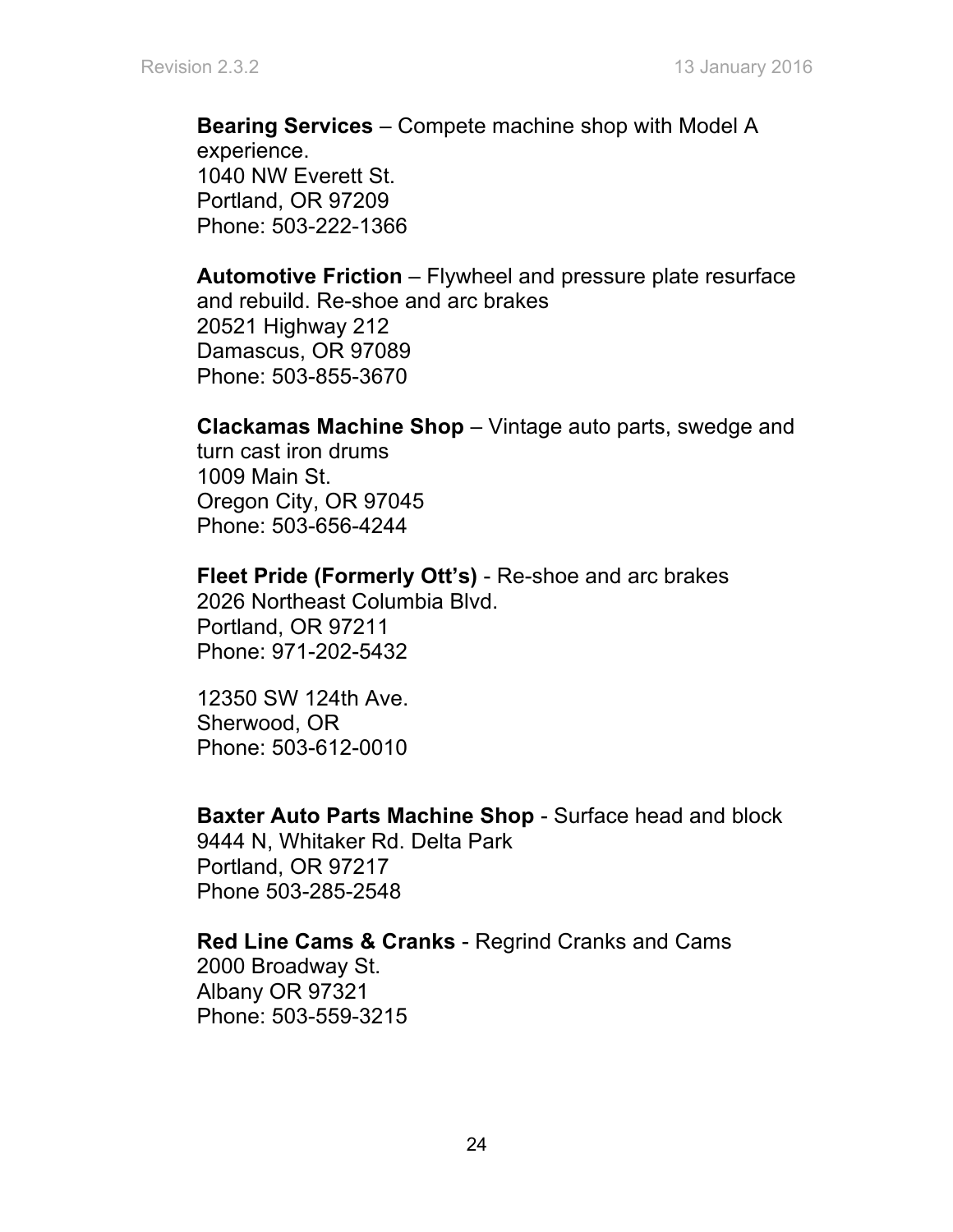#### **Oregon Cam Grinding, Inc**.

5913 NE 127th Ave. #200 Vancouver, WA 98682 Phone: 360-256-7985

#### **Sandy Machine**

36600 SE Hauglum Rd. Sandy, OR. 97055 Phone: 503-668-9614

### **Davison NAPA** – Machine work

1717 N. Baker St McMinnville, OR 97128 Phone: 503-472-6114

### **Gas Tank Repair**

**Mac's Radiator** - Multiple locations throughout Oregon 6147 SE Foster Rd. Portland, OR 97206 Phone: 503- 777-4706

### **General Repair**

**Model A Ford Works –** Complete mechanical service Tom Godish 2810 N. Ainsworth St. Portland, OR 97217 Phone: 503-282-2212

**Lynn Sondenaa** – Brakes, front end, transmission, welding, body work, trouble shooting. 20212 SE Ridgecrest Dr. Sandy, OR 97055 Phone: 503-781-9741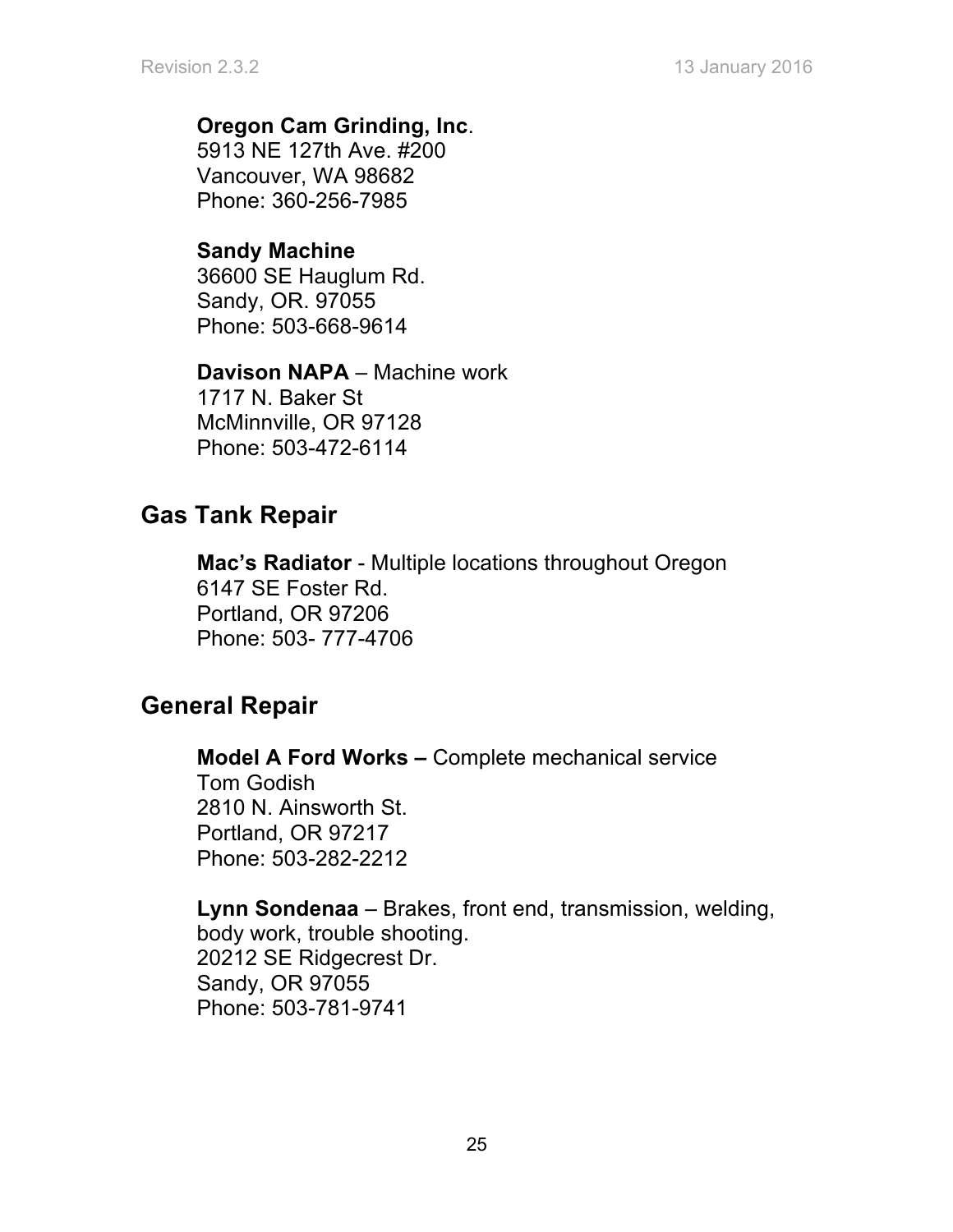### **Glass Supplies and Service**

Local service providers will not have the rubber required for install. The proper windshield rubber glass bedding or door glass setting rubber must be obtained from a Model A Supplier.

**Sanders Reproduction Glass** – Owned by Peninsula Glass **Peninsula Glass Company –** Supplies Snyder's, Mac's and Mike's 6005 NE 121st Ave.

Vancouver, WA. 98682 Phone: 360-882-4884 Phone: 360-892-2029

#### **Bob's Classic Auto Glass**

29898 E. Enid Eugene, OR 97402 Phone: 1-800-624-2130

#### **The Glass Worker**

8525 SE 62nd Portland, Or. 97206 Phone: 503-299-4955

#### **Old Car Glass Guy**

24011 S. Skylane Rd. Canby, OR 97013 Phone: 503-519-3443

#### **Hampton Auto Glass**

600 NE 78<sup>th</sup> St. Vancouver, WA 98665 Phone: 360-574-6879

#### **Auto Glass Past and Present** - Does house calls

Kevin Batey, Owner 1111 N.E. 95th St. Suite B Vancouver, WA 98665 Phone: 503 781 5710 Email: modelaguy@msn.com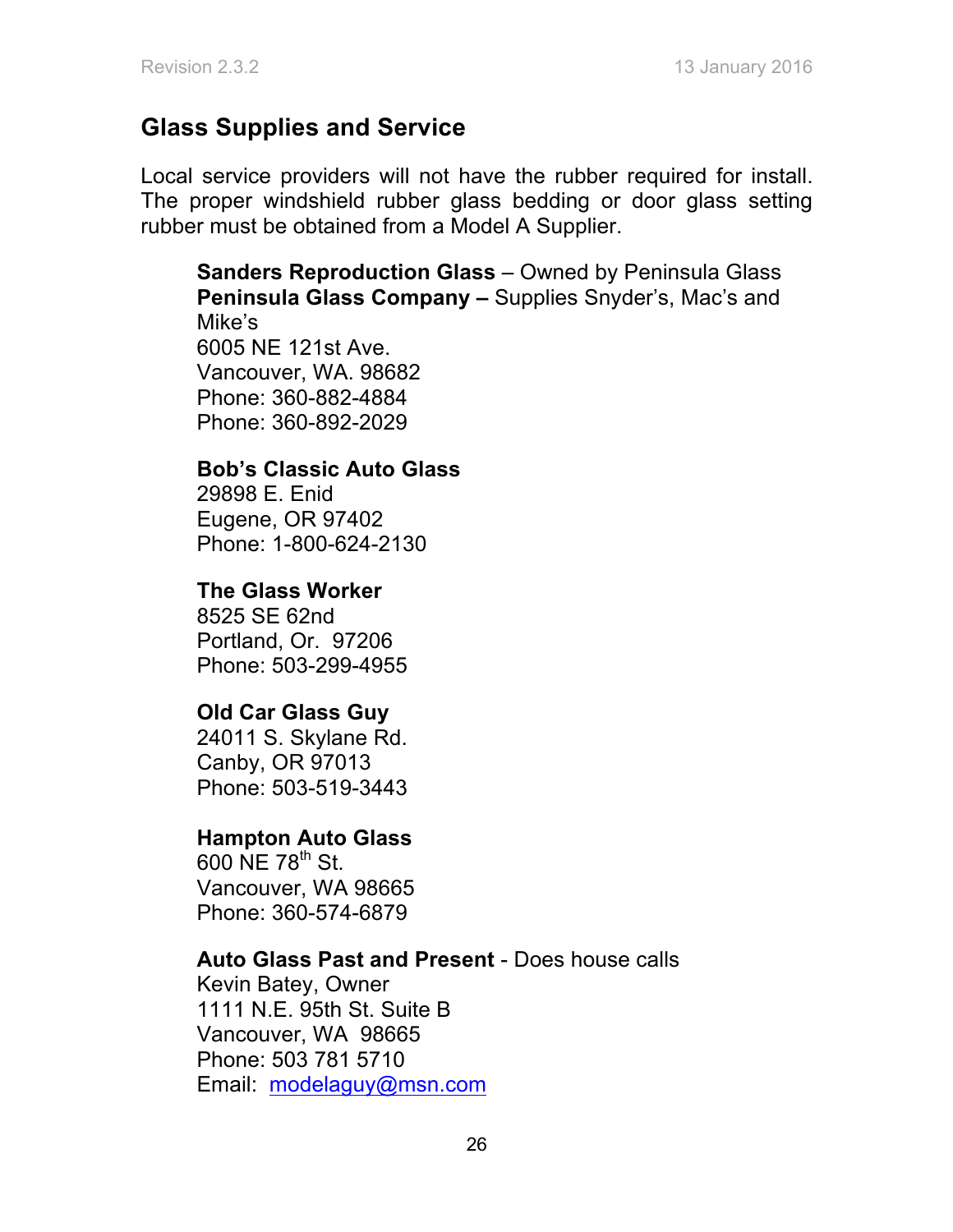#### **A Better Glass Shop**

17075 SE 82<sup>nd</sup> Dr. Clackamas, OR 97015 Phone: 503-656-2261

#### **King's Auto Glass**

Pedro, Owner 833 SE Main St. Portland, OR 97214 Phone: 503-232-3200

### **Horn Repair**

Jake Taasevigen 220 SW 7th Ave. Canby, OR. 97013 Phone: 503-266-9509

### **Metal Cleaning (Dipping Process)**

#### **American Metal Cleaning**

9940 N. Vancouver Way Portland, OR 97217 Phone: 503-283-1046

### **Model A Tools**

**Bill Henderson** - If you are going to show your car or just want a set of tools for your car. Information as well as tools for sale 17194 Stanhelma Dr. Gladstone, OR 97027 Phone: 503-657-1890 Email: **bar\_bill@msn.com**

**David Adair** – Tool documentation and information 895 Hazelwood Dr. Oregon City, OR 97045 Phone: 503-655-3189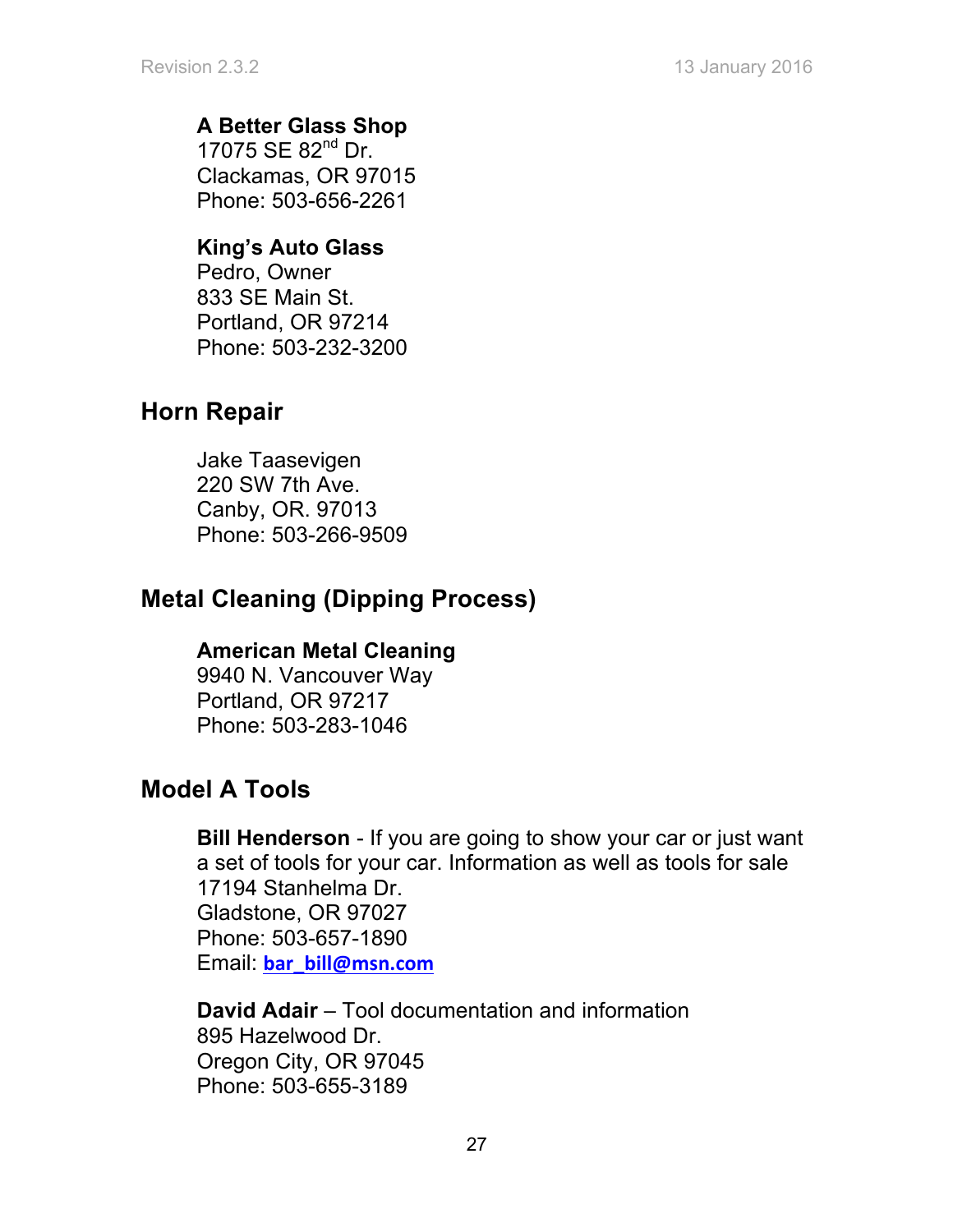### **Paint Supplies**

**Rainbow Paint –** They also do paint matching 407 Pleasant Ave. Oregon City, OR 97045 Phone: 503-655-2531

**Industrial Finishes** (Multiple Locations in Oregon) 5341 SE McLoughlin Blvd Portland, OR 97202 Phone: 503- 234-9795

### **Pin Striping**

#### **Pin Striping**

Dave Bradley Phone: 503-594-3051 (CCC Voice mail)

#### **Pin Striping**

Paul Comeau 5112 B NE 119<sup>th</sup> St. Vancouver, WA 98686 Phone: 360-573-2216

#### **Pin striping** - license plates etc.

Allen Budden - works from home always busy call for appointment Home: 503 771 3852 Phone: 503-777-5138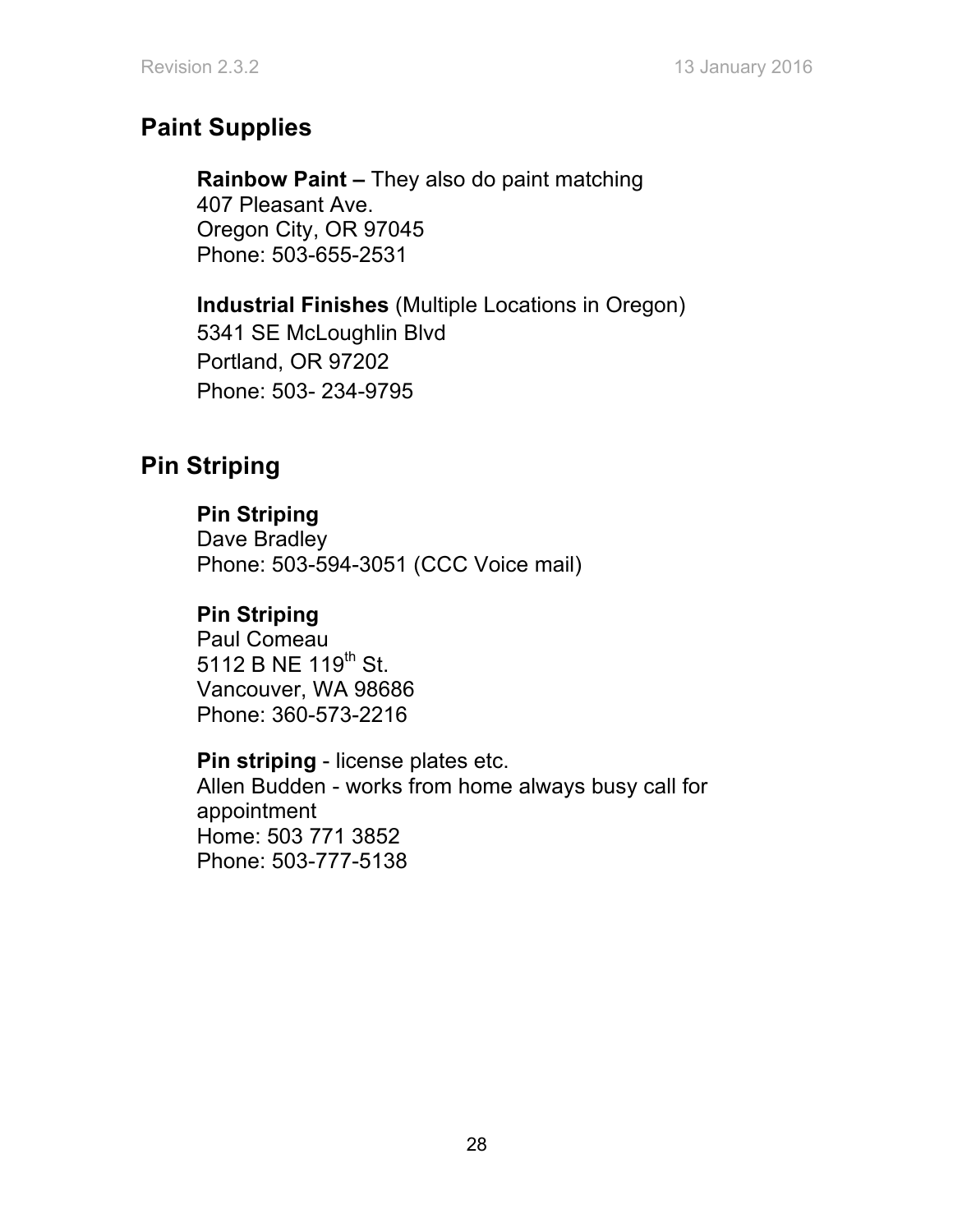### **Radiator Repair**

#### **Hart Radiator Repair**

501 Grade St. Kelso, WA 98626 Phone: 360-425-6220

#### **Able Radiator Repair**

14511 SE River Rd. Milwaukie, OR 97267 Phone: 503-652-2707

#### **Mac's Radiator** - Multiple locations throughout Oregon

6147 SE Foster Rd. Portland, OR 97206 Phone: 503-777-4706

### **City Radiator**

Richard Cunningham, Owner 1420 NW Everett St. Portland, OR 97209 Phone: 503-226-4031 Phone: 503-805-0517

### **Restoration Services**

All of these shops will do large and small jobs

### **Eric Winters**

Salem, OR 97303 Phone: 503-399-7849

### **Restorations and Reproductions**

Mike McKennett 17100 NE San Rafael St. Portland, OR 97230 Phone: 503-257-2433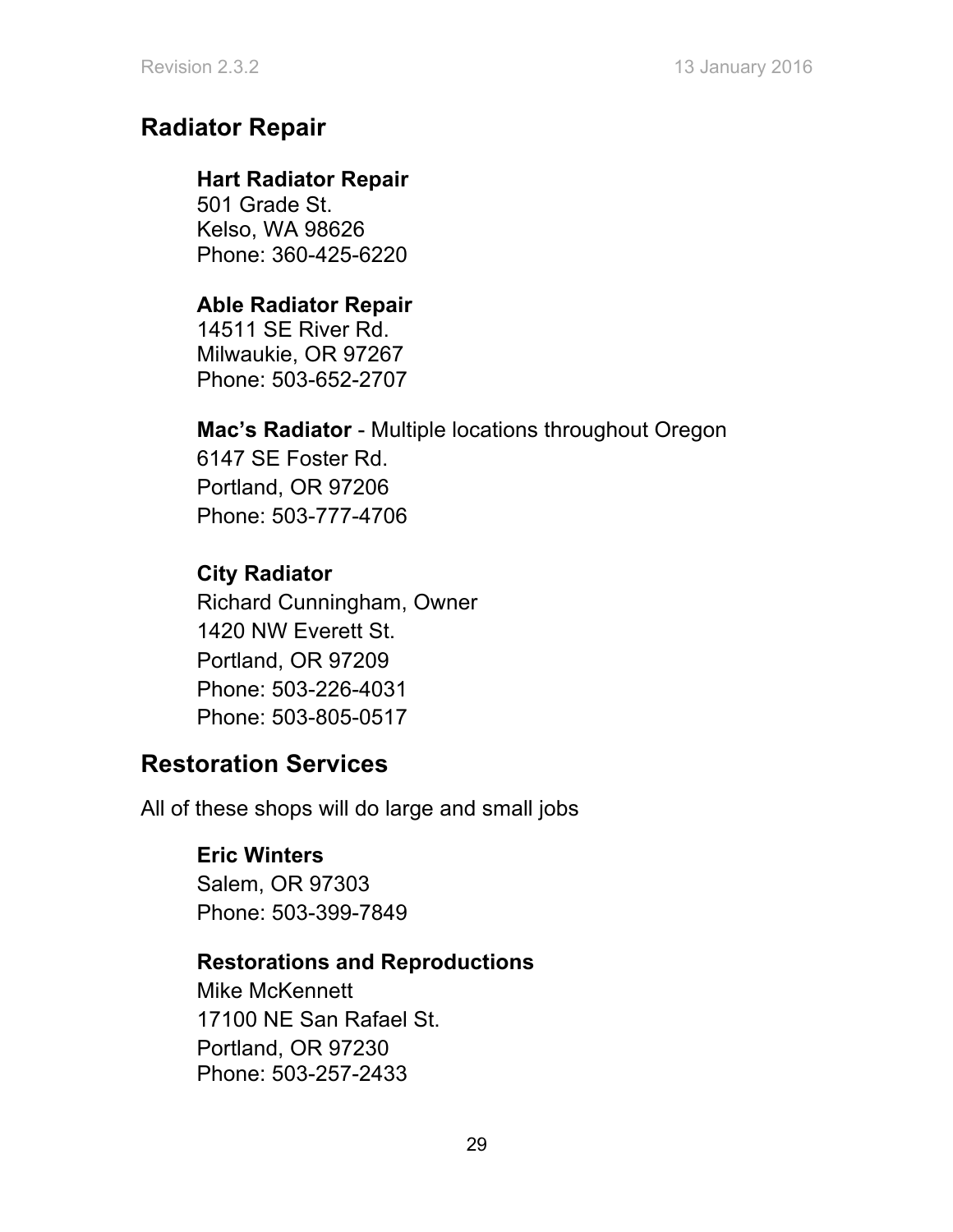#### **Bowers Rod Shop**

Joe Bowers, Owner 8750 Aumsville Hwy. Salem, OR 97317 Phone: 503-749-1300

### **A&M Delux Customs**

1134 N. Fremont St. Cornelius, OR 97113. Phone: 503- 992-1988

#### **Schroeder's Speed and Custom**

912 NW Corporate Dr. Troutdale, OR 97060 Phone: 503-674-8207

### **Sandblast & Powder Coating**

While the generic term is "sandblasting" most shops would be better described as "media" blasters. Sand is fine for hard surfaces like the block but many other items require less destructive materials. Alternate blasting materials are glass beads, walnut shells, aluminum oxide, silicon carbide, or baking soda. Wheel blasting is different yet. This is usually done as a wheel abrading process using ball bearing shot. The point is to inquire about the blast material and ensure it is appropriate for the part being cleaned.

**Les Schwab** – Sand blast and powder coat wheels only All stores

**Pro Coat –** Powder coat any part including the frame 1505 NE 106th St. Vancouver, WA 98686 Phone: 360-571-0000

**Chip & Dale's Security Rails** – Sandblast and powder coat 21187 Pacific Highway E Aurora, OR 97002 Phone: 503-760-6464 Website: www.chipndaleusa.com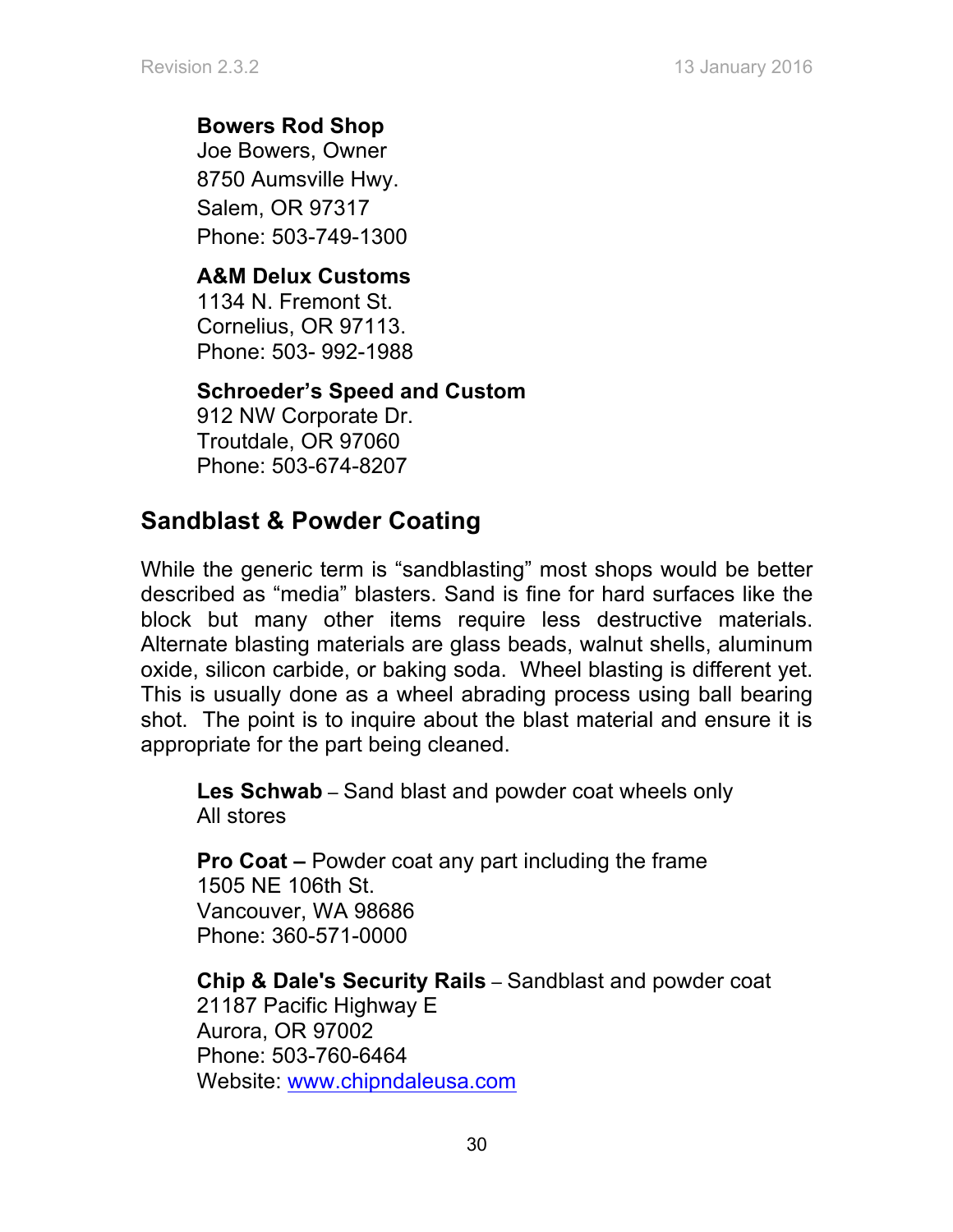**East Side Plating** – Plating and powder coating 8400 SE 26th Pl. Portland, OR 97202-8946 Phone: 503-654-3774

**Quality Sandblasting Inc. –** Sand, glass bead, walnut shell Charles Duffield, Owner 12805 SE Carpenter Dr. (Suite 100) Clackamas, OR 97015 Phone: 503-722-2335

**Geoff Bauer** - Walnut shell and sand blasting. 7945 NE Alberta St. Portland, OR 97218 Phone: 503-320-6118

### **Speedometer Repair**

**Speedometer Service & Instrument Company** 3551 NW Front Ave. Portland, OR 97210 Phone: 503-227-5567

### **Steering Box Repair**

Model A steering boxes come in two types, based on the number of teeth on the steering sector. The seven tooth model, used in 1928 and early 1929, offer very little in the way of adjustment. The two tooth model, introduced in late 1929, has several adjustment options. Both are re-buildable, but require special tools. Rebuilt units typically add an oil seal on the sector shaft housing reducing, the likelihood of leaks.

**Greg's A Service** – Steering rebuilding Greg Edwards, Owner 53535 SW Scoggins Valley Rd. - 370 Gaston, OR 97119 Phone: 503-357-3980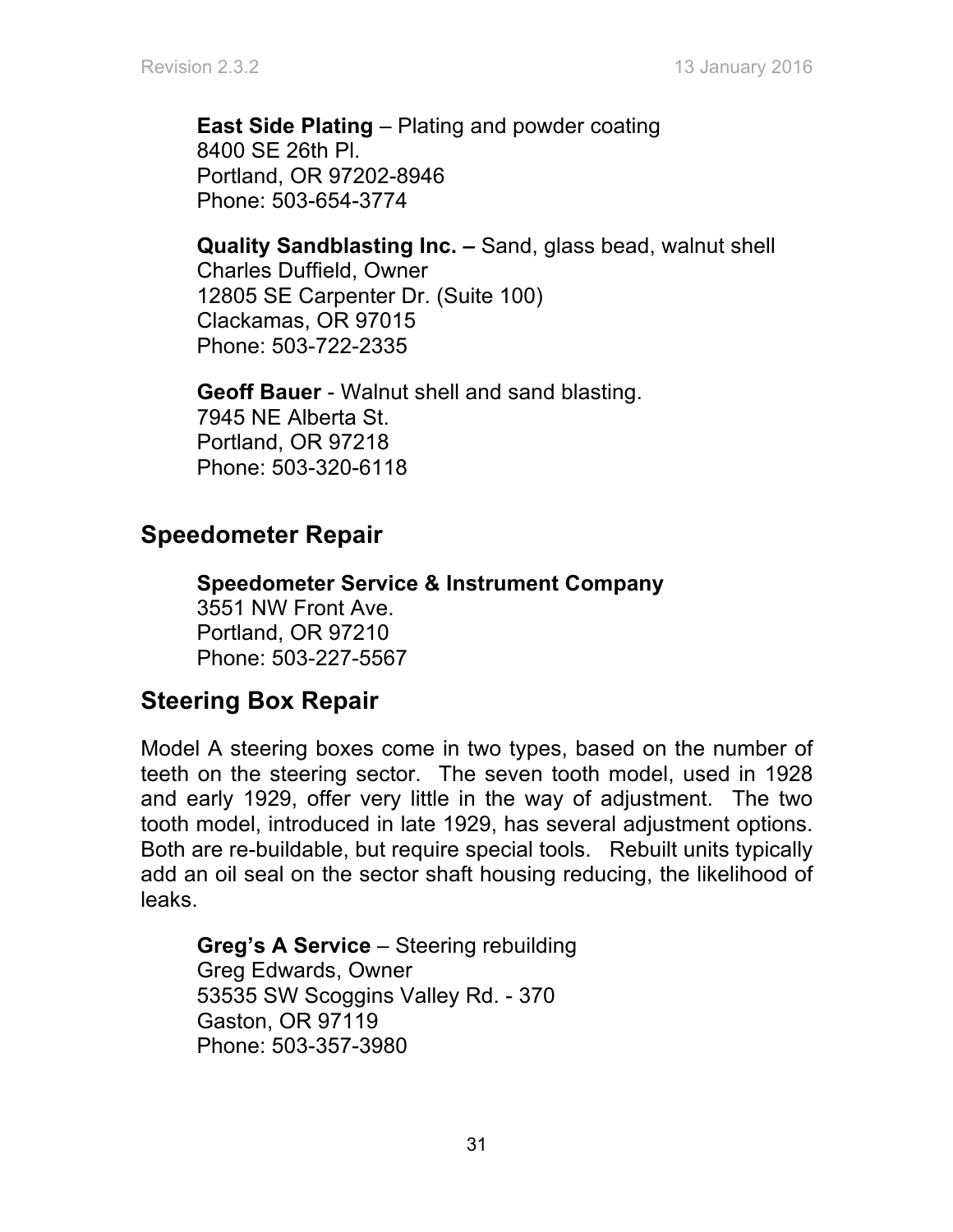### **Suspension Alignment & Wheel Balance**

Whatever the problem, shimmy, vibration, tire wear or hard steering, there are several corrective actions you can take prior to taking your car to a repair shop. The first step is to jack up each wheel and ensure that the wheel spins true. Use a spoke straightening tool to true up all wheels and don't forget the spare. The second step is to ensure that the control components are in good shape. Tie rod and drag link ends are easily replaced or adjusted. Next is the condition of the pitman and steering arms. Out of round steering balls contribute to hard steering. Next ensure that your wheel bearings are adjusted correctly. The third step is to ensure that the steering geometry is correct. This means checking the toe-in, caster, and camber. The first two items you can check yourself. The forth step is to balance the wheels. The result will be easier steering, and less tire wear. If you, like many of us, have excessive slop in the steering wheel you may want to also adjust/repair your steering box.

#### **Line Up Shop** – On car wheel balancing 610 NE 102nd Portland, OR Phone: 503-252-1402

#### **Rob's Auto Repair**

Rick Hoke, Owner 11955 SE Hwy 212 Clackamas Or 97015 Phone: 503-650-6101 Shop: 503-628-2031 Cell: 503-936-2832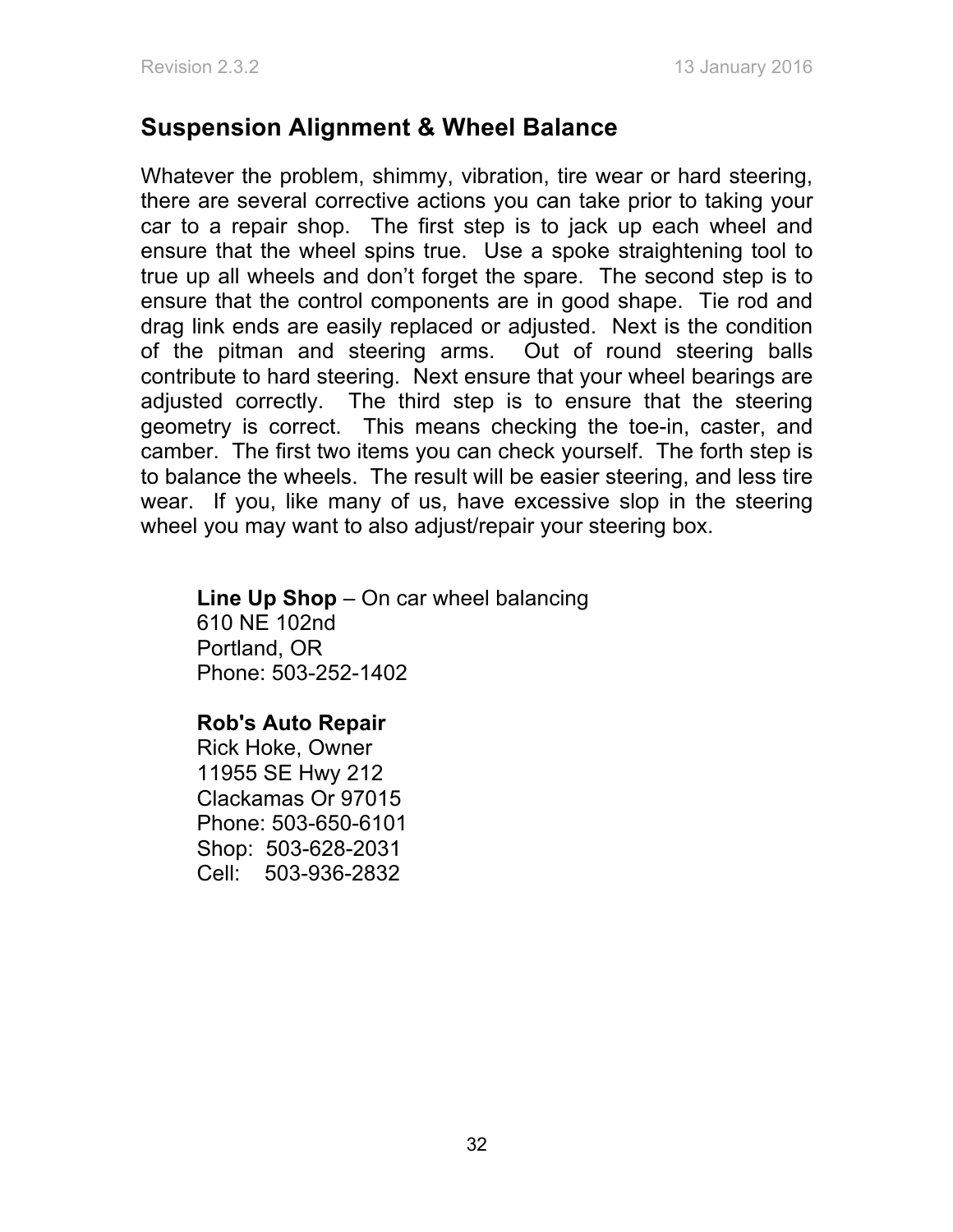### **Upholstery**

#### **Hopp's Upholstery** - For installing and repairing all types

of car, boat upholstery Andrew Hopps, Owner 1715 Washington St. Oregon City, OR 97045 Phone: 503-656-2501

**Rob's Upholstery** – Interior installation and repair 7110 SE 82<sup>nd</sup> Ave. Portland, OR 97266 Phone: 503-771-9830

#### **Top and Trim Upholstery**

29251 SE Division Dr. Troutdale, OR 97060 Phone: 503-665-8986

#### **Jim's Custom Upholstery**

14912 SE Cedar Ave Milwaukie, OR 97267 Phone: 503-708-6302

### **Welding Services**

#### **Wickum's Welding Services**

16509 NE 27th Ct. Ridgefield, WA 98642 Phone: 360-721-4430

#### **Maker Fabrication, Rick Nicholas**

28655 SE Glover Rd. Eagle Creek, OR 97022 Phone: 971-235-1443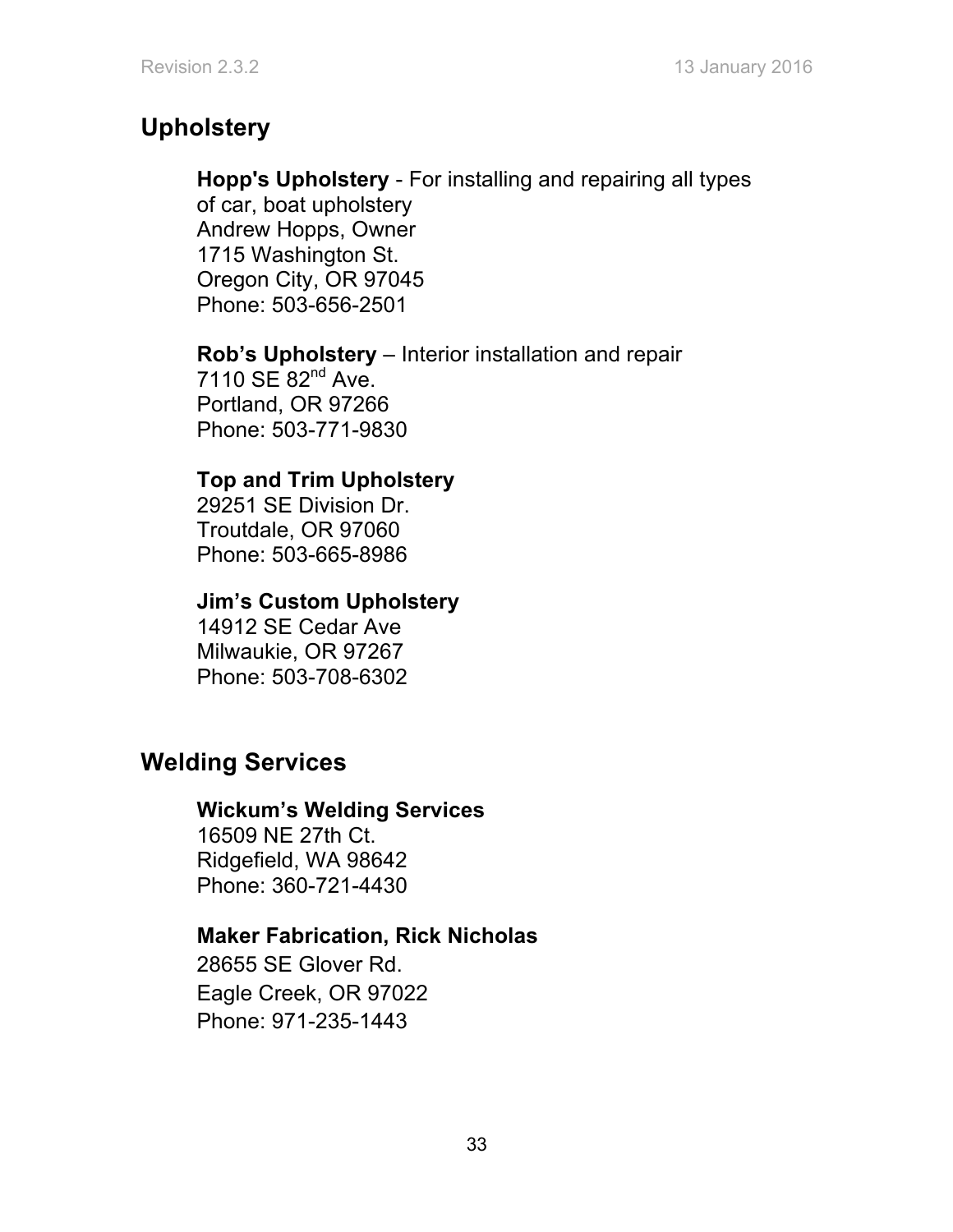# **Online Reference Websites**

There are many websites containing useful support information. This list is sample useful websites, but is not comprehensive.

**Ethanol free gas stations** – This website maintains a list of ethanol free gas stations in the US and Canada. They currently list over 9000 stations with 212 located in Oregon. They also support smartphone apps for Apple and Android.

http://pure-gas.org/index.jsp?stateprov=OR

**Model A Basics** – A good source for a new Model A owner covering general operation. This site has a section covering starting and driving a Model A.

http://modelabasics.com/home.htm

**Model A Restorers Club** – This is a good source of information.

http://model-a-ford.org/

**The Ford Barn** - Whether a newbie or a seasoned veteran the Ford Barn is the place to go for advice and discussion of all things Ford and especially those related to the Model A.

http://www.fordbarn.com/

**Ahooga** – This site is dedicated to the support of the Model A Ford.

http://www.ahooga.com/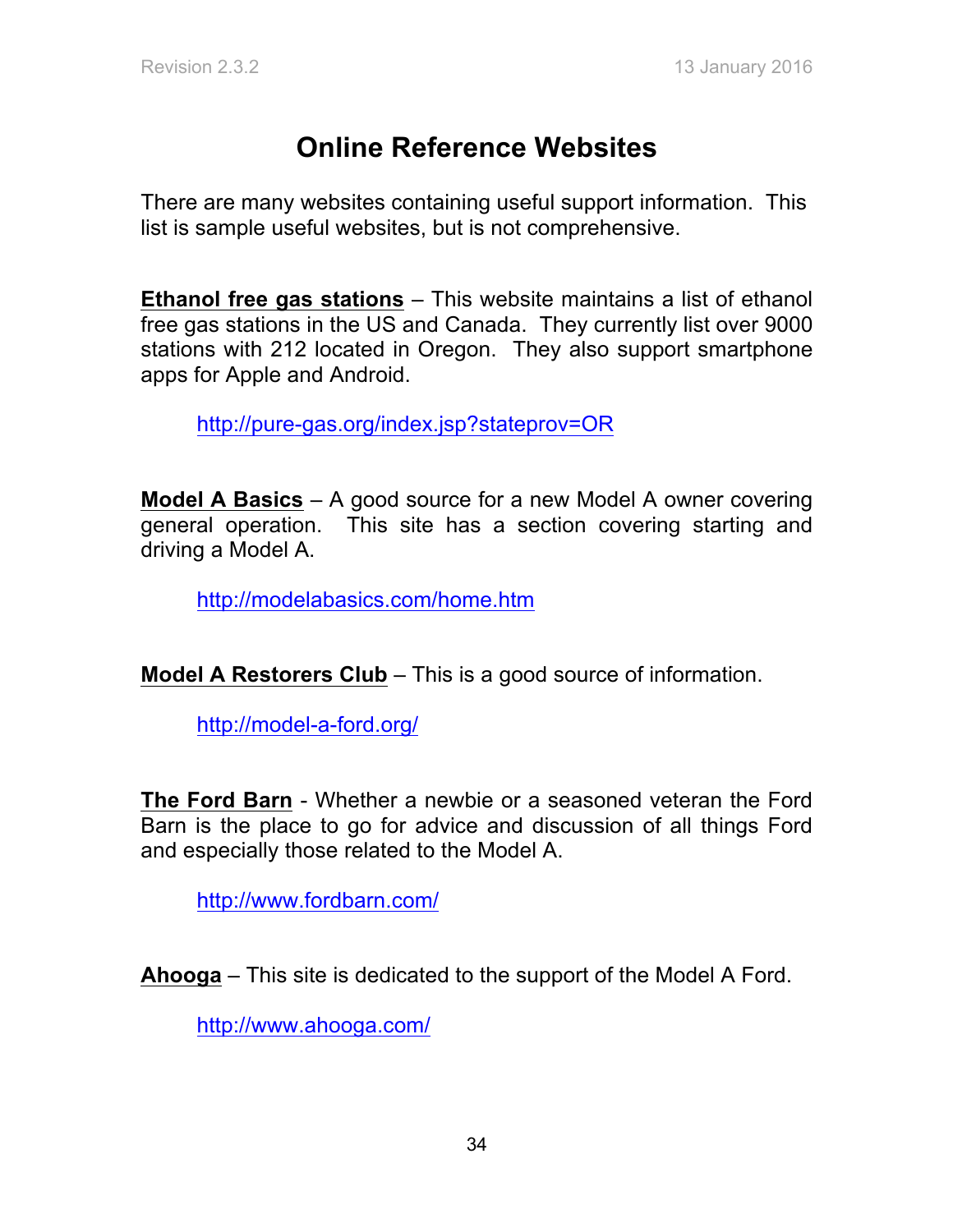**A Barnyard Site** – This is one of the more informative sites on the net. A regular contributor to the Ford Barnyard Marco, provides some of the best step-by-step procedures for working on your Model A.

http://www.abarnyard.com/index-2.htm

**Ford Garage** - This is by far one of the most factually accurate and concise website dedicated to the Ford Model A & B.

http://www.fordgarage.com/

**Tom Endy's Technical Articles** – This is a great source of general how-to information.

http://www.ocmafc.org/Tom%20Endy's%20Technical%20Articles.htm

**Model-A.org** - Information about Model A carburetors.

http://model-a.org/procedures.html

**You Tube** – Offers a large number of support, information, and howto videos for the Model A Ford.

https://www.youtube.com/watch?v=3O36\_T\_sNzA

**Les Andrews** – Two part seminar on timing the Model A Ford

Part 1 - https://www.youtube.com/watch?v=3Xc7r0djEKo Part 2 - https://www.youtube.com/watch?v=zju4nagtiCU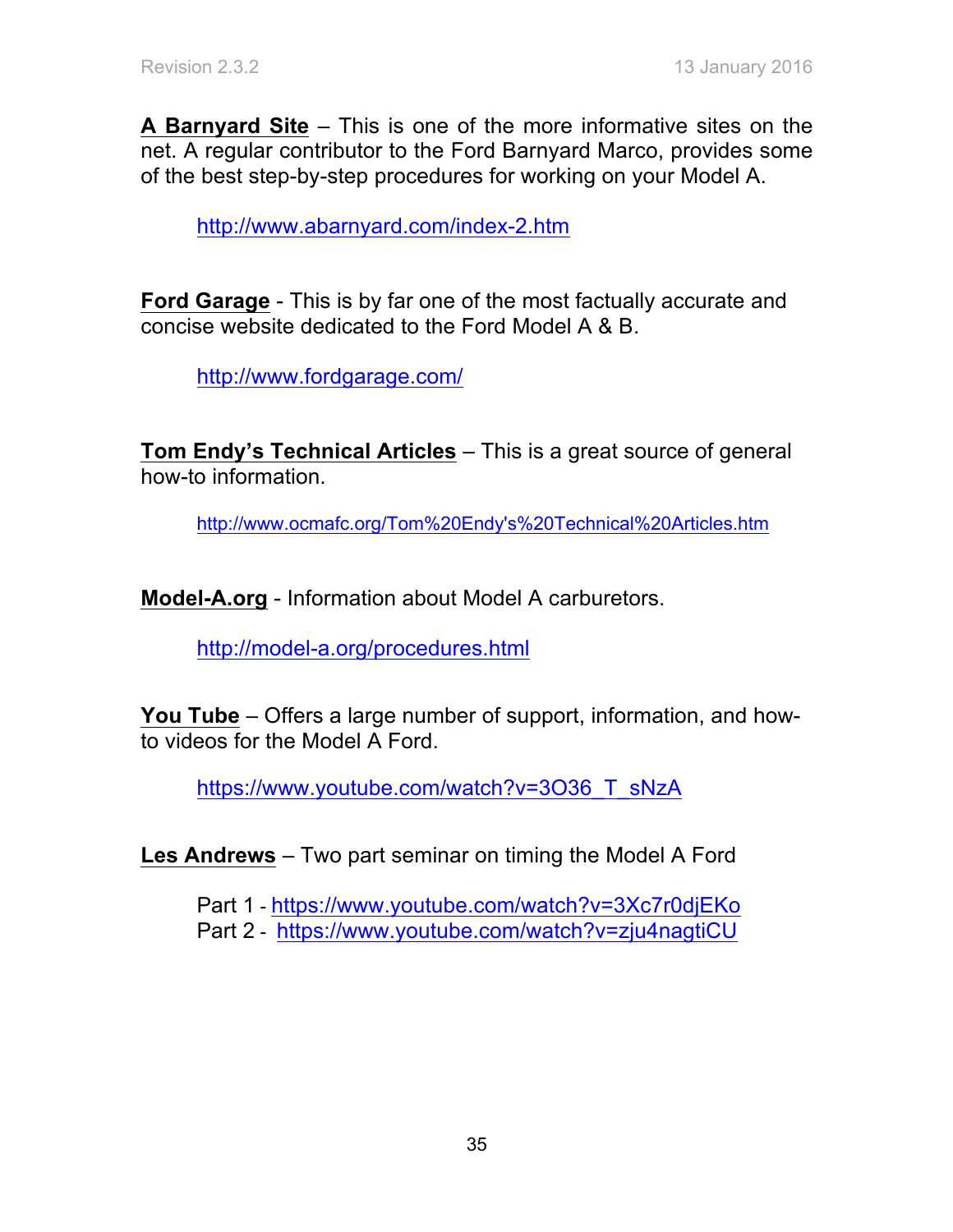# **Online Technical Articles**

Many chapters host technical articles on their websites. The following list of websites contains a good selection of technical articles that you may find helpful.

**Volcano A's** - This website contains many useful articles, including a good selection authored by Beaver Chapter member Lynn Sondenaa..

http://www.volcanoas.net/tech-notes.html

**Santa Anita A's** – The technical page contains a good selection of Tom Endy articles.

http://www.santaanitaas.org/technical-reference/tom-endys-tech-articles/

**Brazos Valley A's** – The "Tool Box" page contains several useful tips.

http://brazosvalleyas.com/tools.html

**Cedar Creek Model A Club** – Contains several useful articles.

http://www.cedarcreekas.org/TechTopics/index.php

**Dakota Territories Model A Club** – The technical page contains links to download owners, engine and chassis manuals.

http://www.fordmodela.org/tech\_tips.php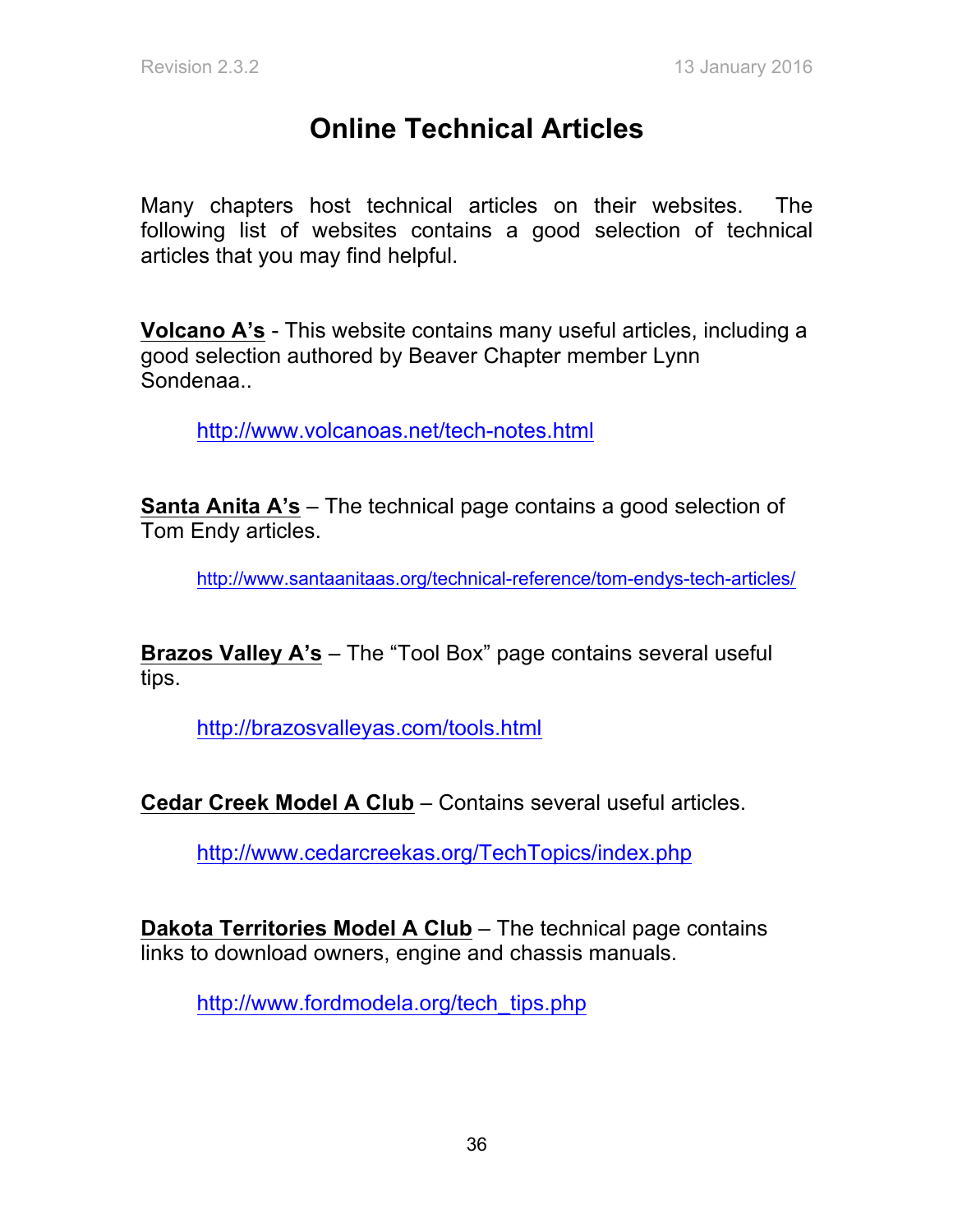**River Cities Model A Club** – This website contains several interesting technical articles.

http://www.rivercitiesrunningboard.com/techtips.php

**Aiken Model A's** – This website has a nicely laid out technical section.

http://www.aikenas.org/playing/

**Palmetto A's** - Technical section containing many interesting articles.

http://palmettoas.net/Palmetto As of South Carolina/Tech Tips.html

**Old 96 District Model A Ford Club** – The technical section containing many interesting articles.

http://www.old96districtmodelaclub.com/Old\_96\_District\_Model\_A\_Club/T\_ ech Tips.html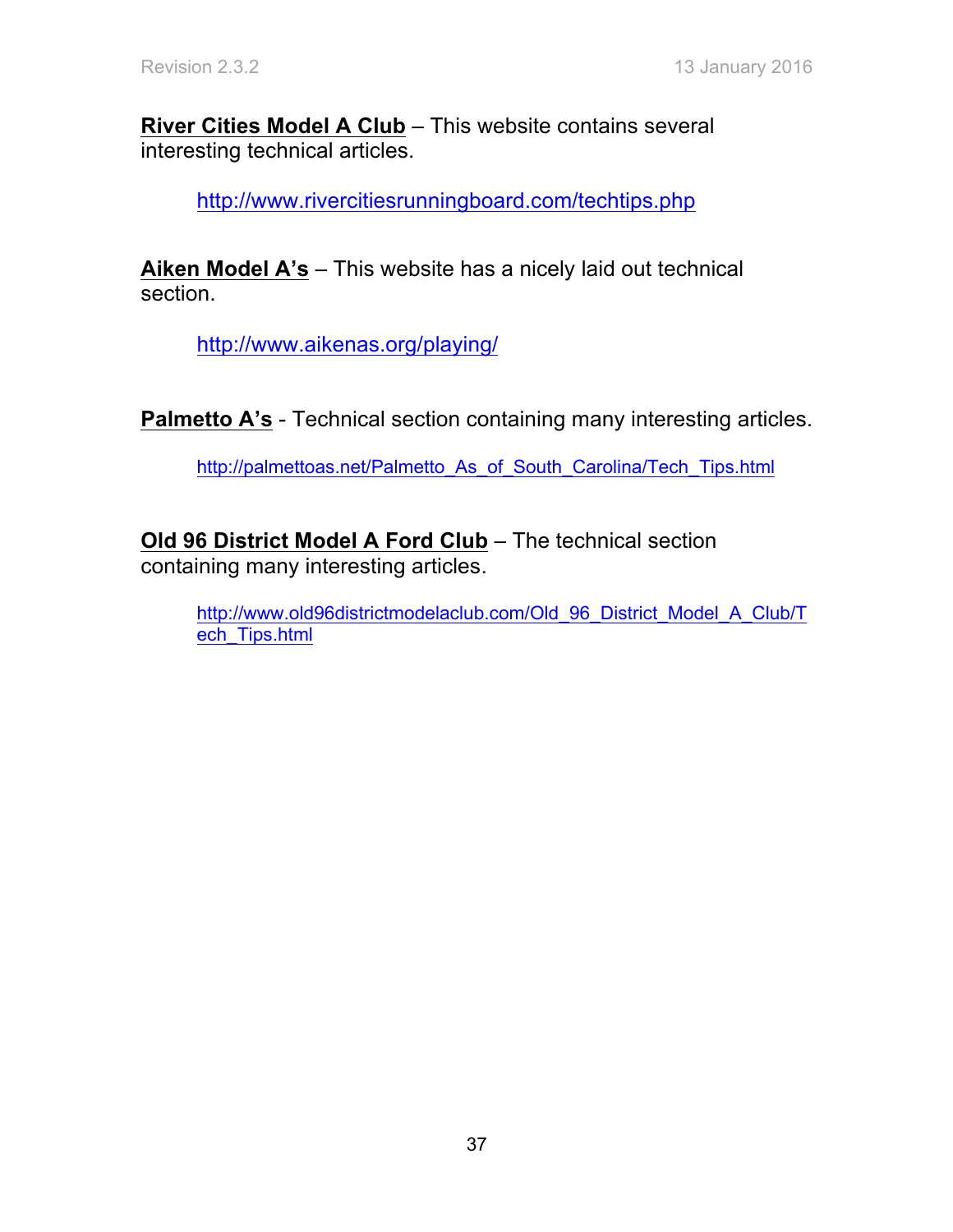# **Recommended Spare Parts and Tools for Touring**

**By Bill Reeder, as printed in** *The Restorer* **Volume 16, Number 1**

### **KIT NO. 1- Carry every day**

### **Tools**

- ❑ Jack and handle
- ❑ Starting crank
- ❑ Ball peen hammer
- □ Socket wrenches, 5/16 to 7/8
- ❑ Adjustable wrench, small
- ❑ Box wrench, 5/8 x 3/4 (generator)
- $\Box$  Box wrench, 1/2 x 9/16 (battery)
- ❑ Screwdrivers, set of 3
- ❑ Pliers
- ❑ Wire cutter-crimper-stripper
- ❑ Ignition tools-feeler gauge, file
- ❑ Battery terminal puller
- ❑ Flashlight
- ❑ Electrical circuit tester
- ❑ Distributor shaft wrench
- ❑ Knife, scout type
- ❑ Emergency flashers or flares, red
- ❑ Ford "A" spark plug wrench
- ❑ Ford "A" adjustable wrench

### **Parts**

- ❑ Fan belt
- ❑ Radiator hose set
- ❑ Light bulb set
- ❑ Wiper blade
- ❑ Water pump packing
- ❑ Accelerator spring
- ❑ Tire valve cores (2), caps
- ❑ Complete (timed) distributor
- □ Ignition points
- ❑ Condenser (tested)
- ❑ Spark plug
- ❑ Coil (tested)
- ❑ High tension coil lead
- ❑ Distributor rotor
- ❑ Distributor cap
- ❑ Ammeter (tested)
- ❑ Ignition switch (tested)
- ❑ Cable for ignition switch
- ❑ Generator cutout (tested)

### **Supplies**

- ❑ Copper wire, #12 insulated (10 ft.)
- ❑ Iron bailing wire (20 ft.)
- ❑ Heavy string
- ❑ Electrical tape
- ❑ Assorted bolts, nuts, cotters, etc.
- ❑ Gasket sealing compound
- ❑ Fuel valve packing
- ❑ Rags
- ❑ Assorted small springs
- ❑ Set of carburetor gaskets
- ❑ Sanding paper, fine grade
- $\Box$  Length of wood,  $2 \times 4 \times 6$  inches
- ❑ Fuses
- ❑ Wheel bearing grease, small jar
- ❑ Service manual
- ❑ Beaver Chapter Roster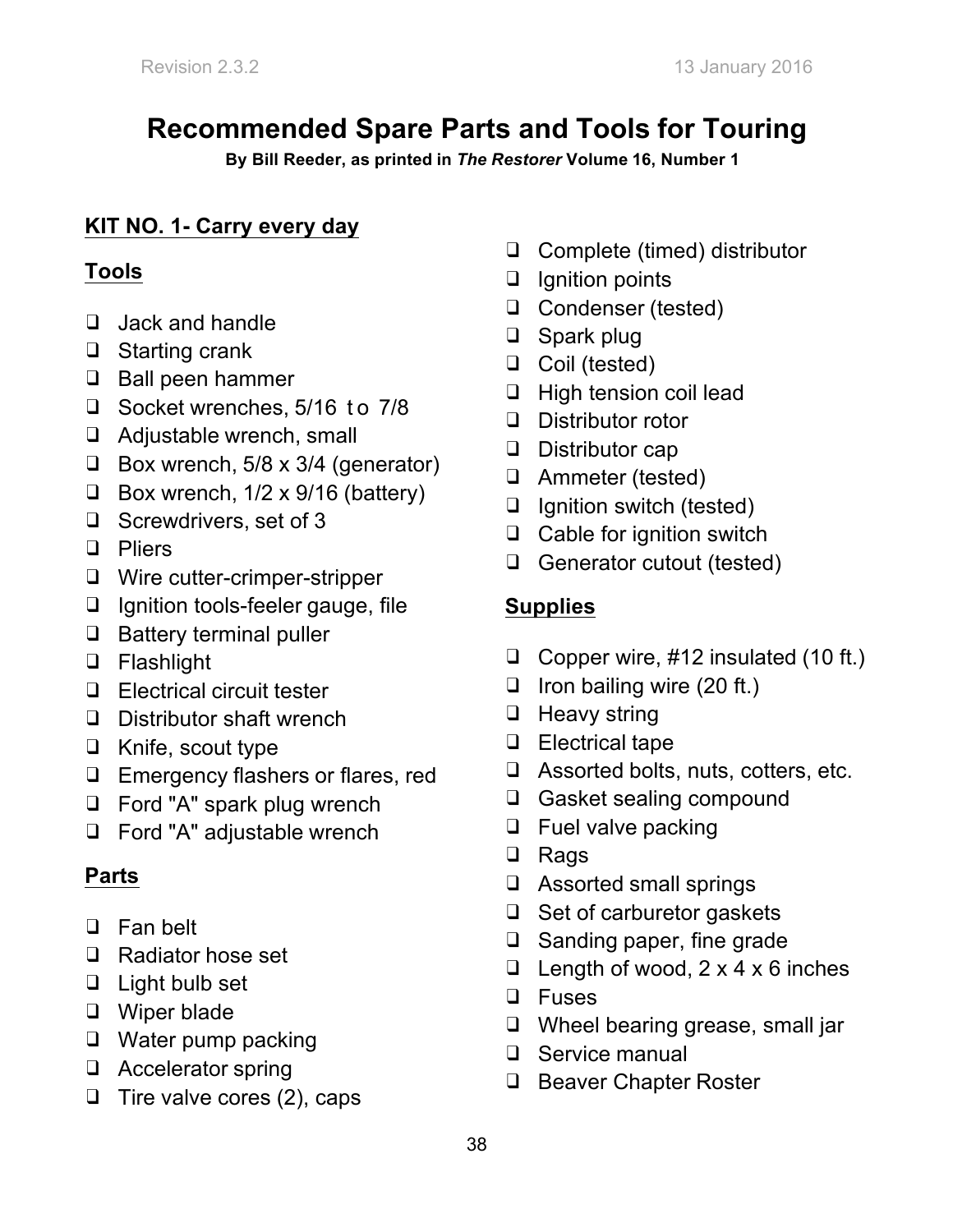### **KIT NO. 2 - for long trips**

### **Tools**

❑ Timing gear wrench, Ford tool 5-2- 1832

- ❑ Valve guide remover
- ❑ Rear hub puller, screw type
- ❑ Grease gun (for your fittings)
- ❑ Scissors, for gasket work
- ❑ Tire pump
- ❑ Water pump gasket
- ❑ Fan (inspected for cracks)
- ❑ Generator, oiled and tested
- ❑ Carburetor, tested
- ❑ Distributor, tested
- ❑ Distributor lower shaft
- ❑ Distributor cap, lid, rotor
- ❑ Head gasket
- ❑ Manifold gasket
- ❑ Timing gear (check size)
- ❑ Rear axle key
- ❑ Rear axle taper shims
- ❑ Front wheel bearings, races
- ❑ Set of fuel lines, fittings
- ❑ Tie rod and drag link spring
- ❑ Brake spring assortment
- ❑ Inner tube patch kit
- ❑ Tire irons (2)
- ❑ Drift, 5/8 diameter brass

### **Parts**

- ❑ Water pump, pre-greased
- ❑ Fuel shut-off valve
- ❑ Stop light switch (tested)
- ❑ Distributor body
- ❑ Starter switch
- ❑ Starter drive

### **Supplies**

- ❑ Soap and talcum, for tire
- ❑ Gasket material, 12 x 12 inches
- ❑ Les Andrews, Mechanics Handbook
- ❑ Les Andrews, Trouble Shooting Manual
- ❑ MAFCA Roster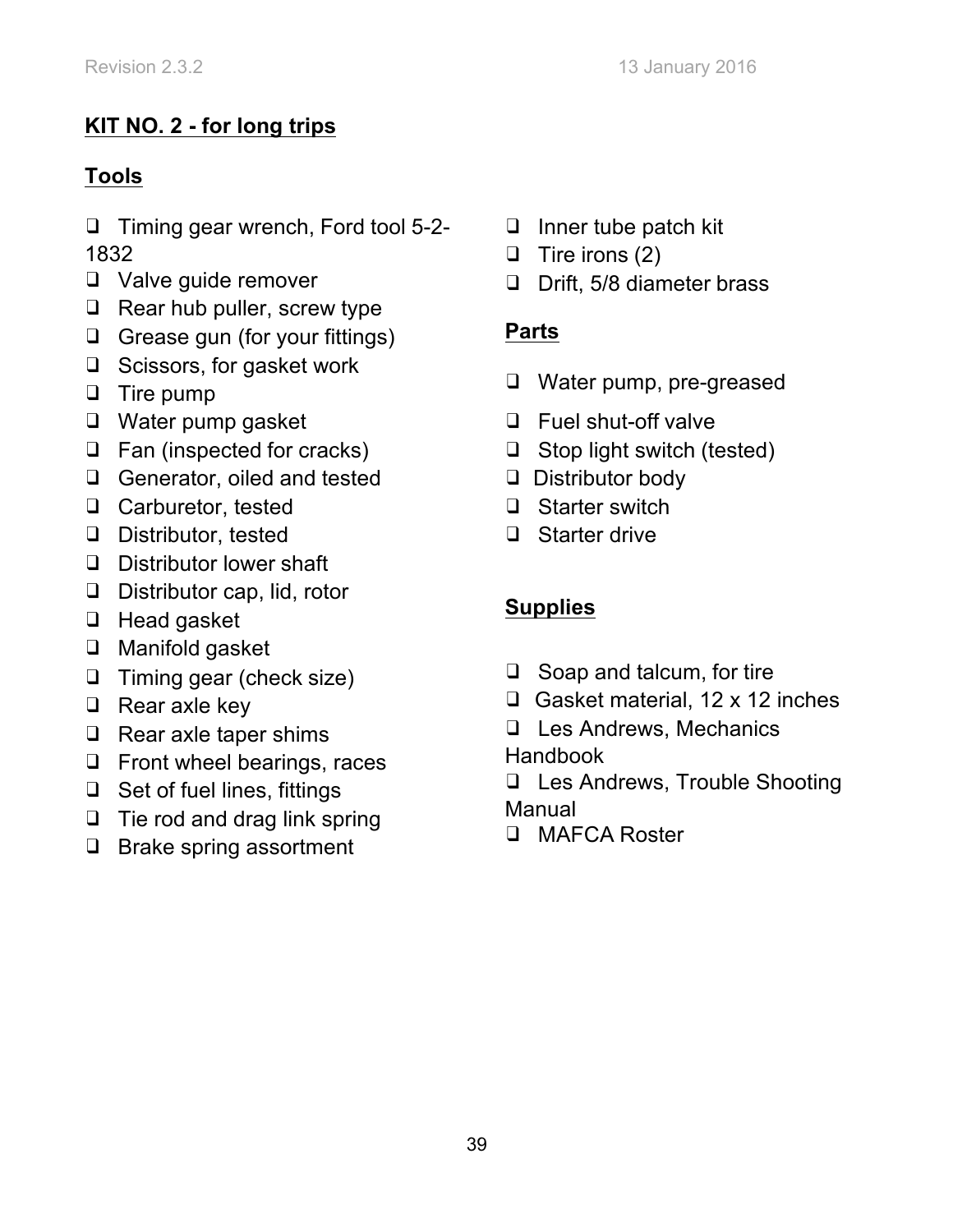# **Model A Ford Lubrication & Periodic Maintenance**

From Diablo A's website

#### **EACH 500 MILES**

- ❏ inspect radiator hoses
- ❏ adjust fan belt
- ❏ inspect fan for cracks
- ❏ change crankcase oil (if not using filter)
- ❏ check fan bearing for looseness (side play)
- ❏ test windshield wiper
- ❏ check wiper blade rubber

#### **EACH 1,000 MILES**

- Left Right
- ❏ ❏ front spindles (upper & lower)
- ❏ ❏ steering tie-rod
- ❏ ❏ front brake camshafts
- ❏ ❏ front spring shackles
- ❏ ❏ front shock links
- ❏ ❏ rear spring shackles
- ❏ ❏ rear shock links
- ❏ ❏ rear brake camshafts 1
- ❏ ❏ rear wheel bearings 1
- ❏ do all 500-mile items
- ❏ test emergency flashers (if equipped)
- ❏ test wheel bearings for looseness, spin
- ❏ tighten windwings mountings
- **□** tighten spring u-bolts, front & rear  $3$
- ❏ tighten all wheel lug nuts
- ❏ test lights (head, tail, stop, dash, etc.)
- ❏ inspect all engine compartment cotter pins
- ❏ inspect all brake system cotter pins
- ❏ inspect all steering system cotter pins
- ❏ service brake cross shaft
- ❏ parking brake cross shaft
- ❏ engine control link joints
- ❏ wipe out headlight switch
- ❏ door dovetails (light coat of vaseline)
- ❏ door striker plates (same)
- ❏ door latch mechanism & lock (white graphite)
- ❏ go over entire fuel system for leaks
- ❏ go over entire exhaust system for leaks
- ❏ clean distributor cap, lid, rotor, and check each for cracks
- ❏ check steering wheel free play (1" max.)
- $\Box$  battery high discharge voltage test 4
- ❏ check battery with electrical tester
- ❏ clutch pedal bearing
- ❏ brake pedal bearing
- ❏ drag link (both ends)
- ❏ U-joint
- ❏ check lubricant level in differential
- ❏ check lubricant level in transmission
- ❏ check lubricant level in steering gear
- ❏ fan bearing
- ❏ water pump bearing
- ❏ check for tight electrical connections 5
- ❏ distributor shaft (fill oiler)
- ❏ distributor cam (very light coating)
- ❏ check points gap. (.018" to .0223"
- ❏ check points for pits, misalignment
- ❏ remove crank from front of engine
- ❏ generator bearings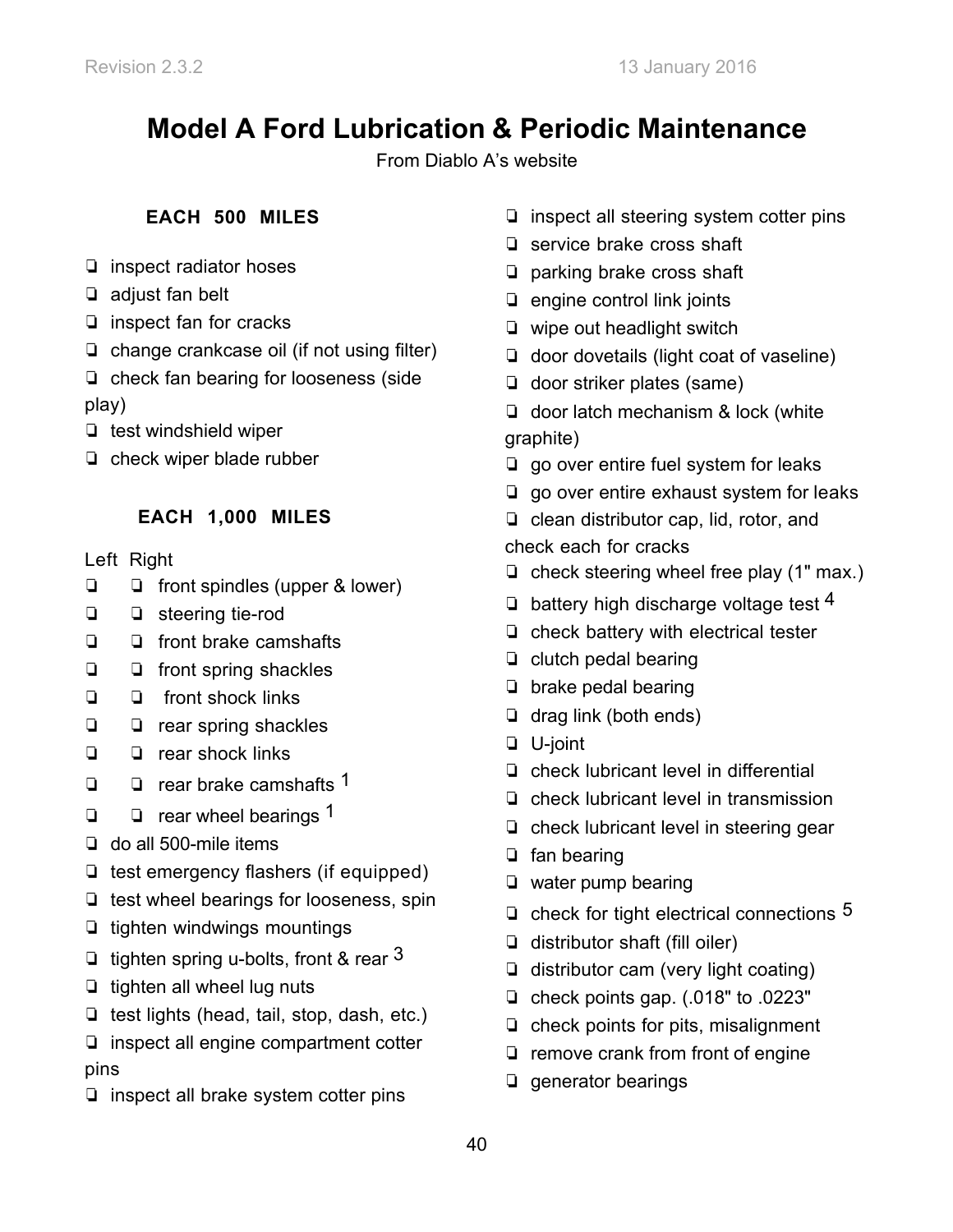- ❏ clean & re-oil air cleaner
- ❏ clean battery cable clamps & Vaseline
- ❏ tighten battery ground connection
- ❏ oil horn bearings
- ❏ clean horn commutator
- ❏ clean generator commutator, check brushes
- ❏ drain fuel sediment bowl
- ❏ clean carburetor filter screen
- ❏ oil main throttle shaft (rear of engine)
- ❏ door hinge pins (1 drop light oil)
- ❏ hook hooks (same)
- ❏ check clutch pedal for 1/4" free play
- ❏ check tail lamp lens mounting screws

#### **EACH 2,000 MILES**

- ❏ do all 500 and 1,000-mile items
- ❏ check shock fluid
- ❏ inspect starter commutator & brushes
- ❏ grease steering gear sector shaft
- ❏ examine tires for wear, cracks, damage
- ❏ clutch release bearing (under floor board)
- $\Box$  check engine timing  $6$
- ❏ remove crank from front of engine
- ❏ adjust service brakes
- ❏ inspect main leaf springs for cracks
- ❏ repack upper ends of shock links
- ❏ test parking brakes for hold on hill
- drain & flush radiator with clear water  $8$

#### **EACH 5,000 MILES**

- ❏ do all 500 and 1,000-mile items
- ❏ check headlight focus and aim
- ❏ drain, flush, refill transmission
- ❏ same for differential
- ❏ tighten engine, chassis, body bolts
- ❏ front wheel bearings: clean, inspect, pack
- ❏ inspect front brake drums, linings, springs
- ❏ spark plugs: clean & re-gap (.035")
- $\square$  give cooling system a chemical flush  $^7$

#### **EACH 10,000 MILES**

- ❏ do all previous items
- ❏ clean, inspect, pack rear wheel

bearings

❏ inspect & clean rear drums, linings,

springs <sup>8</sup>

- ❏ lubricate speedometer cable
- ❏ polish headlight reflectors

#### **Notes for lubrication and periodic maintenance:**

- 1. Rear wheel bearings and rear brake operating shafts must not be over lubricated. These areas, already subject to oil seepage past the axle housing seals, have a tendency to drip lubricant onto brake drums.
- 2. Be sure there is no excessive looseness in the fronts, and no gritty sound or drag in any wheel.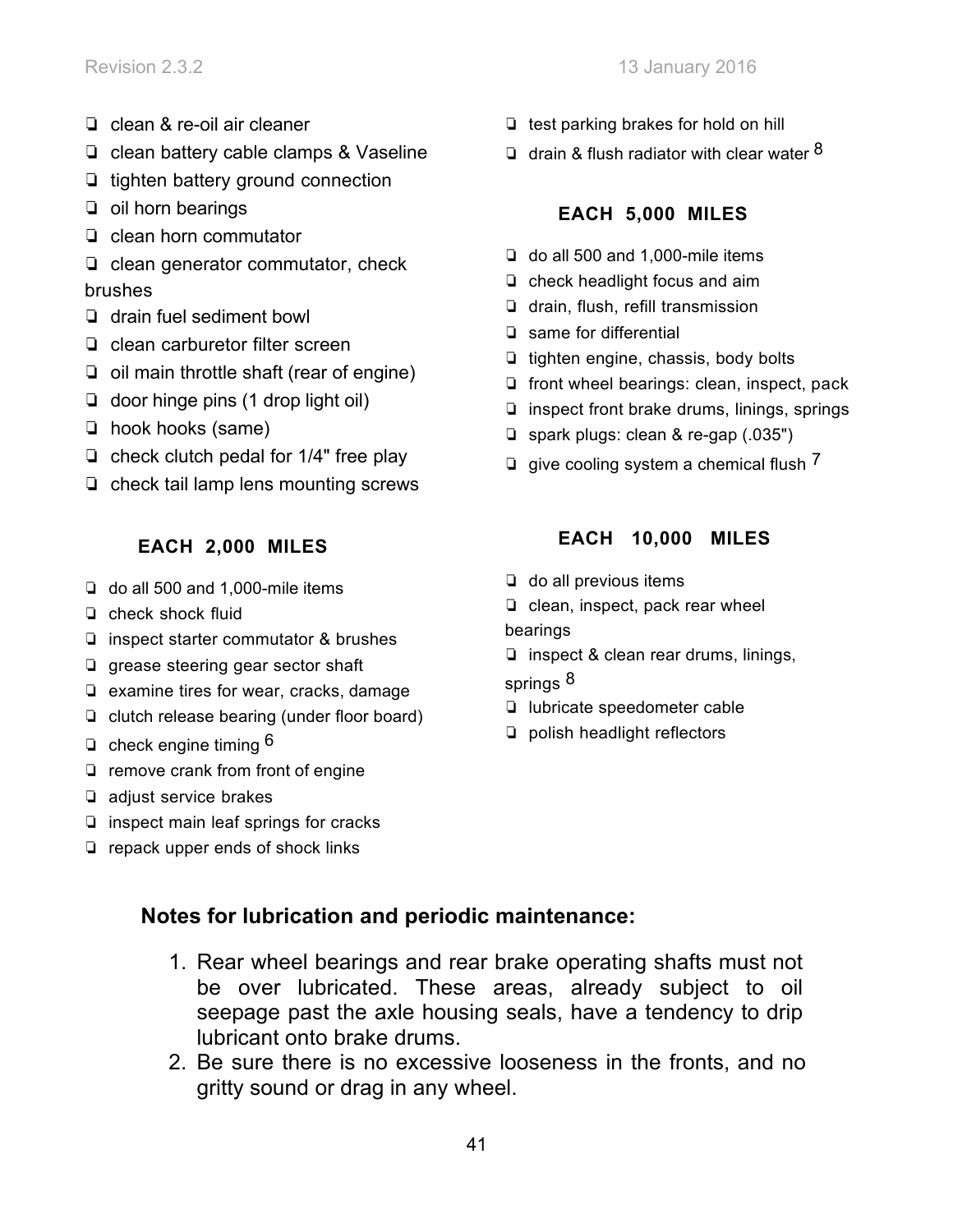- 3. The large U-bolts holding the leaf springs to the frame cross members should be kept very tight at all times. This is a precaution against cracks in the cross members and broken springs.
- 4. Check each cell with a high discharge tester; this shows whether the battery will hold its voltage under actual operating loads.
- 5. To test for tightness, try to wiggle the connection with your fingers. If it gives, tighten it. Check also that the wires are not loose in their crimped-on terminals. Look for frayed or cracked insulation and for spots where wires rest against metal to cause worn insulation. Open up the junction box and check for these items.
- 6. A very accurate way to see exactly when distributor points open is to hook up a six volt DC voltmeter across the points. With ignition on, the meter needle will jump from zero to about six volts at the instant the points open. When not performing this test, keep ignition switch off, or slip a piece of paper between the points, to keep battery from discharging through the coil primary winding.
- 7. Drain radiator immediately after running engine for about ten minutes, so that sediment and loose scale will be stirred up into the water. Do not pour cold water into a warm engine. If hot water is not available, allow engine to cool completely before refilling.
- 8. Clean every trace of grease from brake drums and brake shoe lining with rags dampened in lacquer thinner. Dry off with clean dry rags. Also remove any excess grease from bearings, bushings, and backing plates, so that none will later drop down onto drums or shoes. With everything sanitary, inspect for scored drums, worn linings, broken springs.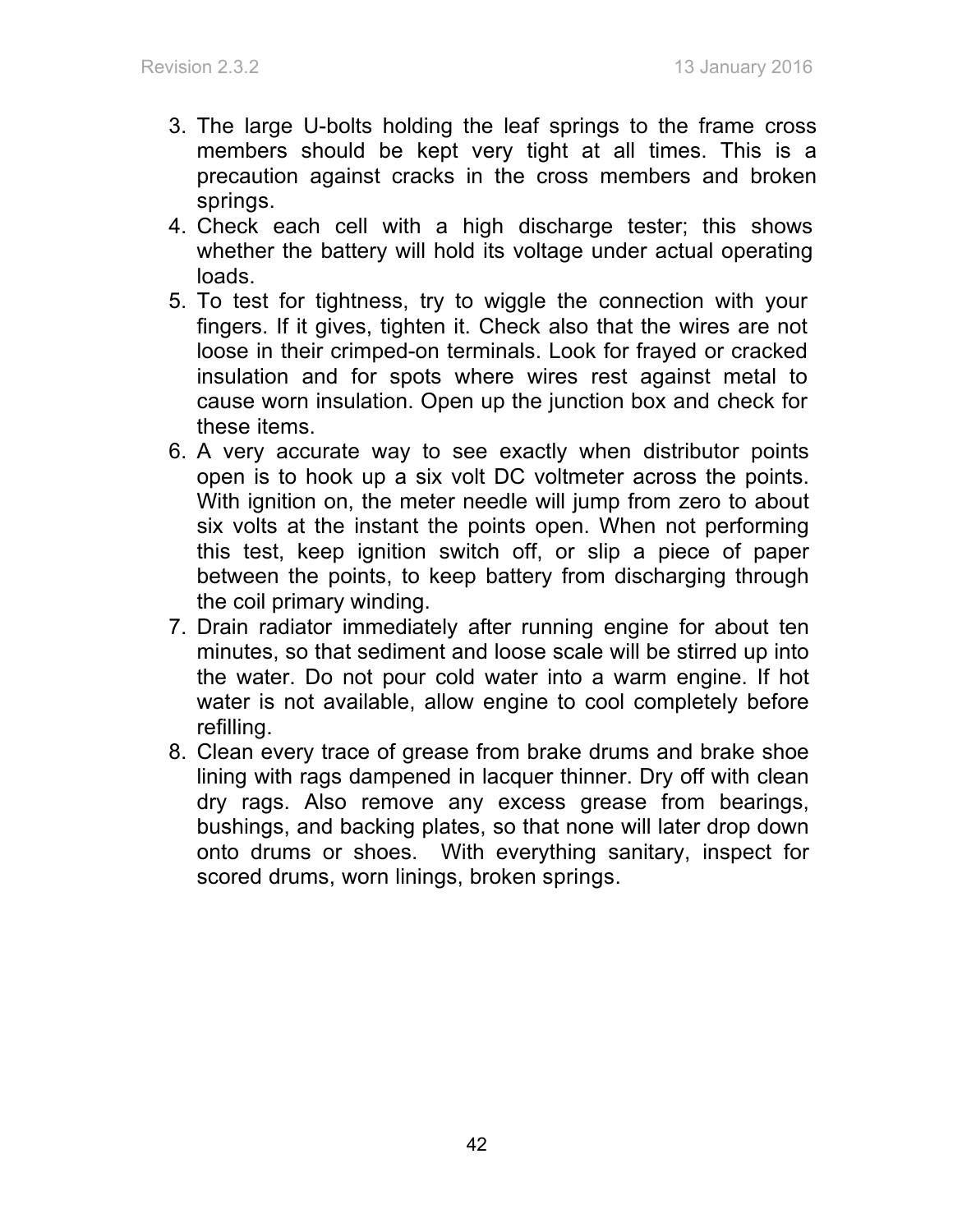# **Notes and Comments**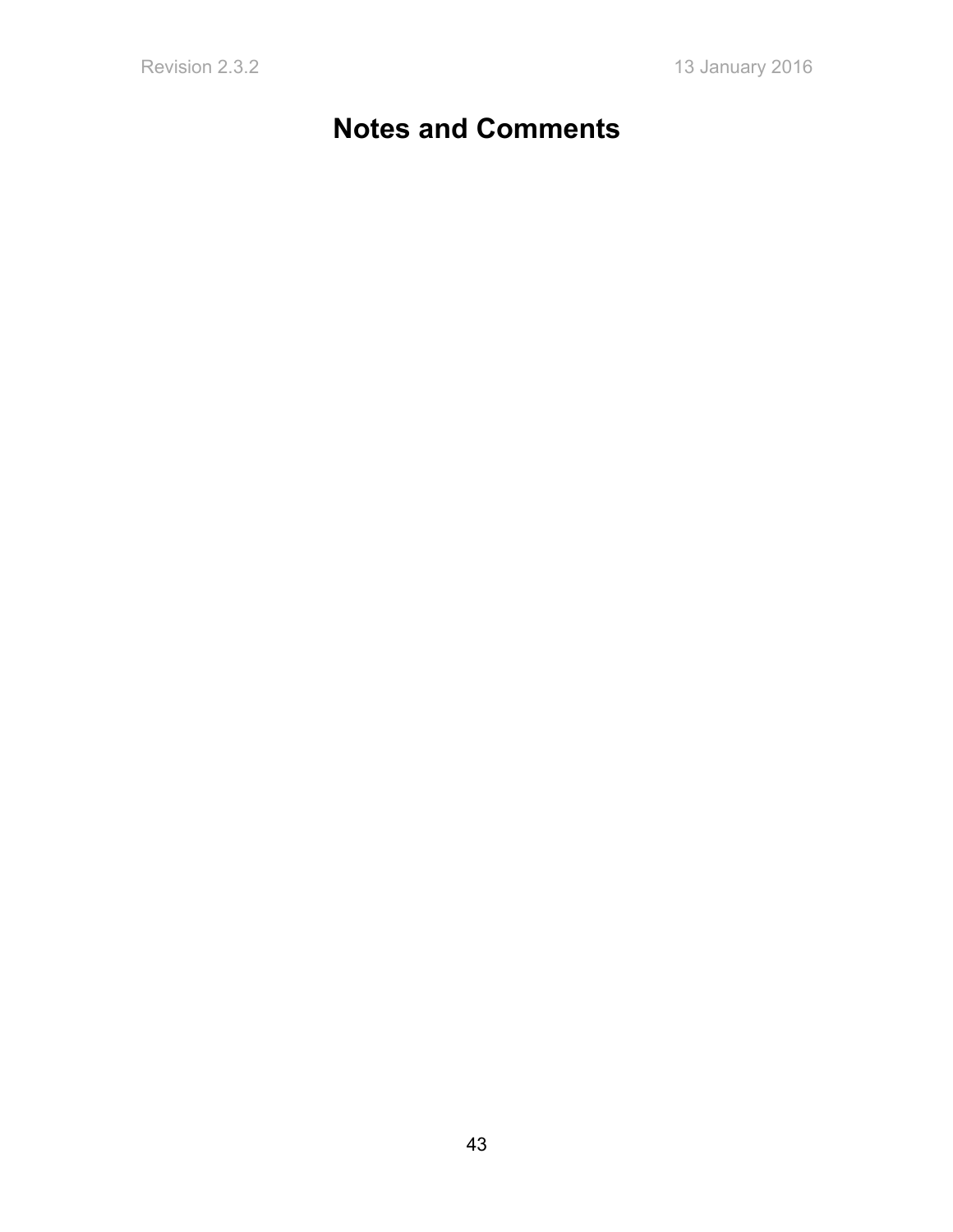# **History of the Beaver Chapter**

*Taken from the inside cover of the Beaver Chapter Maintenance Record booklet published in 1996.*

In November 1960 fifteen fellows got together to organize a Model A Ford Club in the Portland-Vancouver area. The meeting of February 1, 1961, was the organizing meeting and the decision was made that anyone who joined in March 1961 would be considered a charter member. The official Model A Ford Club of America Charter was received in March 1961. The original group number increased to 16. This list is in the #1 Beaver Chapter Rosters Notebook. Of the original list, only one remains a member of the Beaver Chapter although several are involved with other antique car clubs. Many of them have passed on to Model A Swap



Heaven. The 1962 roster has a membership of 18 listed which we know was increased by at least two more members that year.

This interest in the Model A Ford was initiated by the car itself - a dependable, low cost car which Henry Ford started producing in 1928. The fellows who started our club, and those who have since joined share in the delights of "finding that hard to find part," taking something mechanical apart and when it is put back together, all restored and in running condition – that is really something, especially when you consider the age of the machine (64-68 years of age). There is a certain gleam in the eye when discussing the various mechanisms that make the car work. There is a passion for the "motor machine."